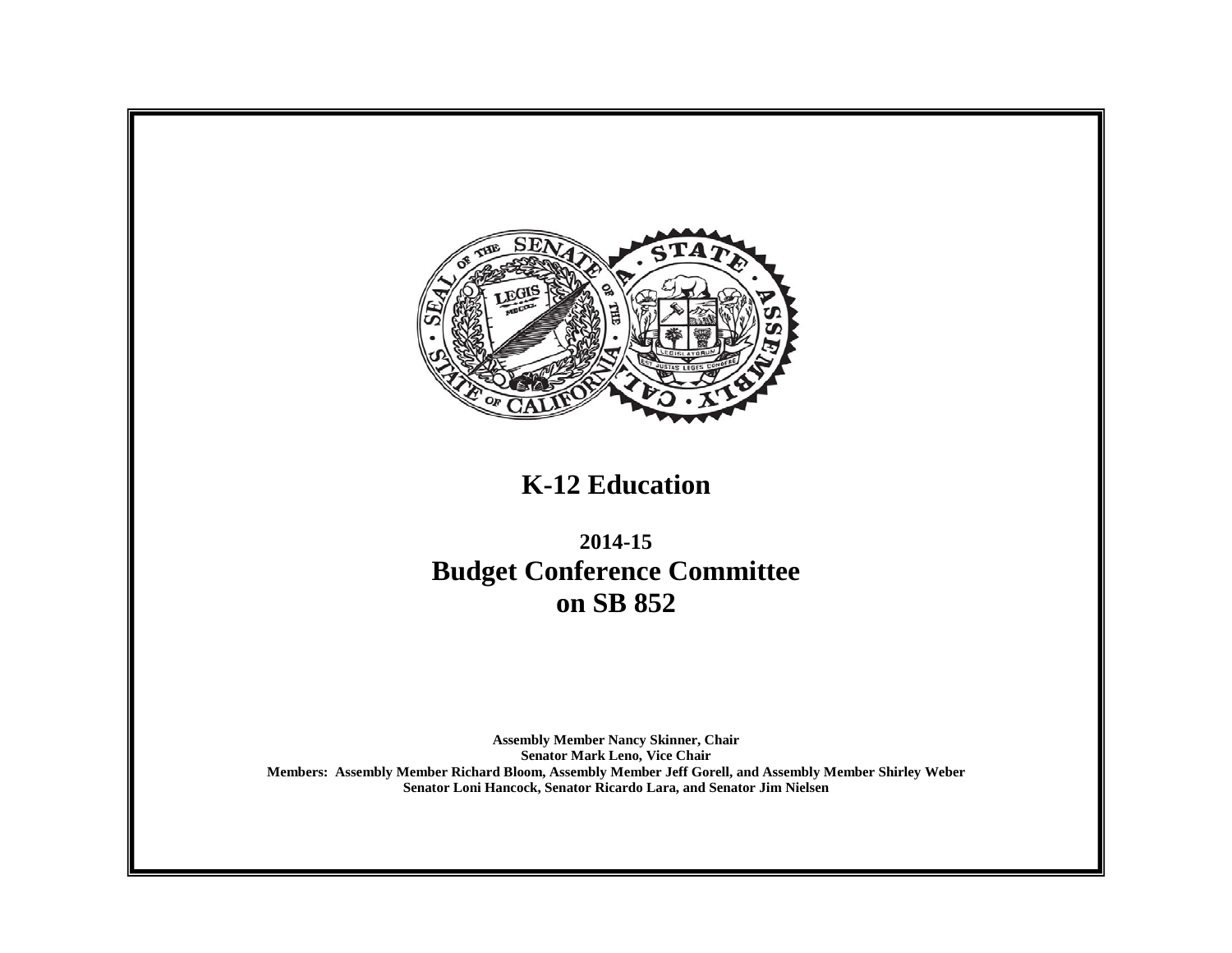## **Table of Contents**

| Item $#$         | <b>Title</b>                                                                             | <b>Page</b> |
|------------------|------------------------------------------------------------------------------------------|-------------|
| <b>Education</b> |                                                                                          |             |
| 6110             | <b>California Department of Education (CDE)</b>                                          |             |
|                  |                                                                                          |             |
|                  |                                                                                          |             |
|                  |                                                                                          |             |
|                  |                                                                                          |             |
|                  |                                                                                          |             |
|                  |                                                                                          |             |
|                  |                                                                                          |             |
|                  |                                                                                          |             |
|                  | Early Childhood Education-Transitional Kindergarten and California Pre-Kindergarten      |             |
|                  |                                                                                          |             |
|                  | CDE State Operations: Positions for LCFF Funding Apportionment, Fiscal Oversight,        |             |
|                  |                                                                                          |             |
|                  | CDE State Operations: General Fund Support for English Learner State Activities and      |             |
|                  |                                                                                          |             |
|                  | CDE State Operations: Position to Respond to Requests for CalPADS Data 12                |             |
|                  | CDE State Operations: Free and Reduced Price Meal Eligibility Direct Certification Pilot |             |
|                  |                                                                                          |             |
|                  | CDE State Operations: Information Technology Support for California's New Student        |             |
|                  |                                                                                          |             |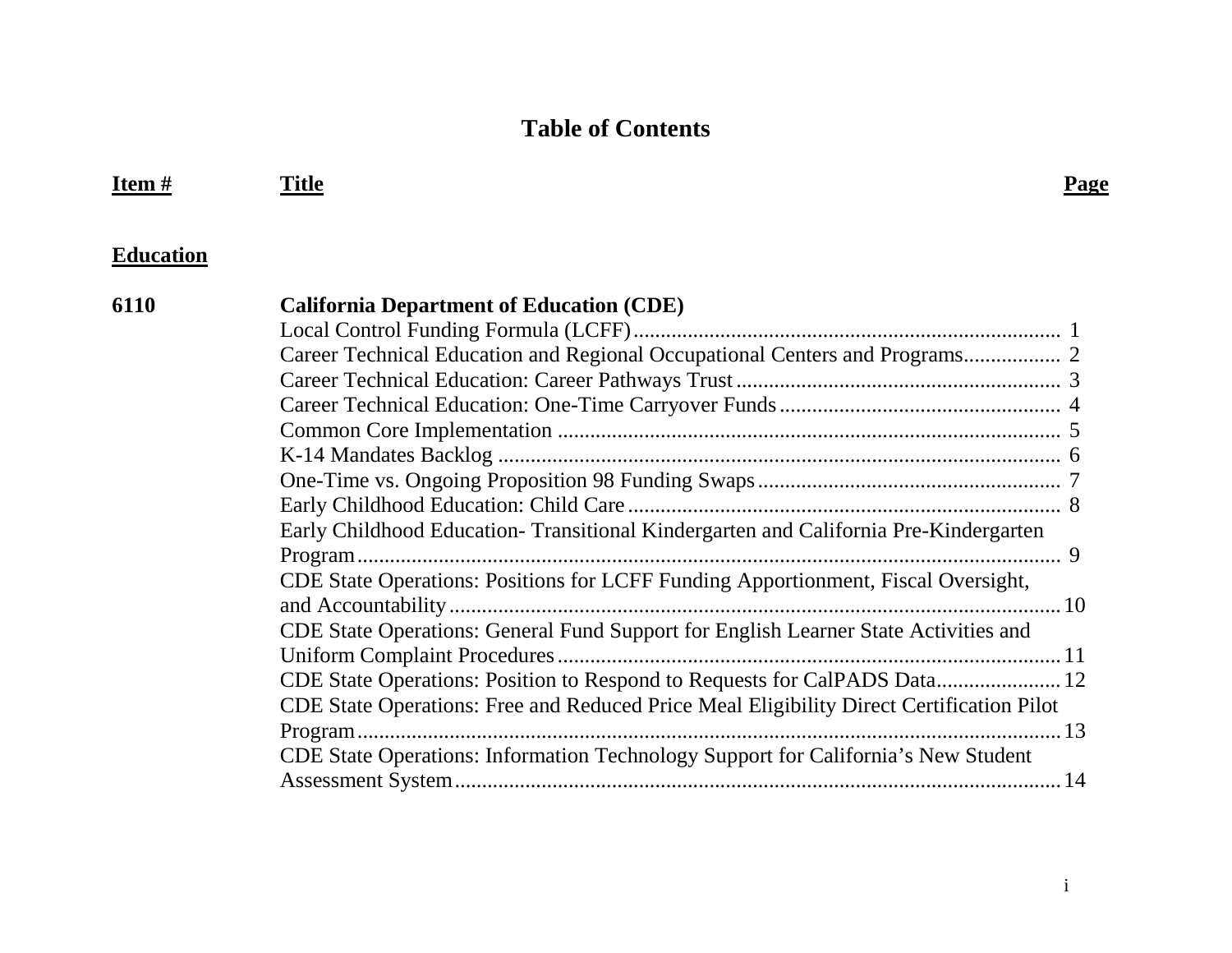### **Table of Contents**

| Item#                          | Title                                                                            | Page |
|--------------------------------|----------------------------------------------------------------------------------|------|
| <b>Education</b> – (continued) |                                                                                  |      |
| 6110                           | <b>California Department of Education (CDE)</b>                                  |      |
|                                | CDE State Operations: Federal Funding for Child Nutrition Program Training and   |      |
|                                |                                                                                  |      |
|                                |                                                                                  |      |
|                                | Adding a College and Career Readiness Indicator to Academic Performance Index 18 |      |
|                                |                                                                                  |      |

Pilot Program for Assessing the Arts.....................................................................................20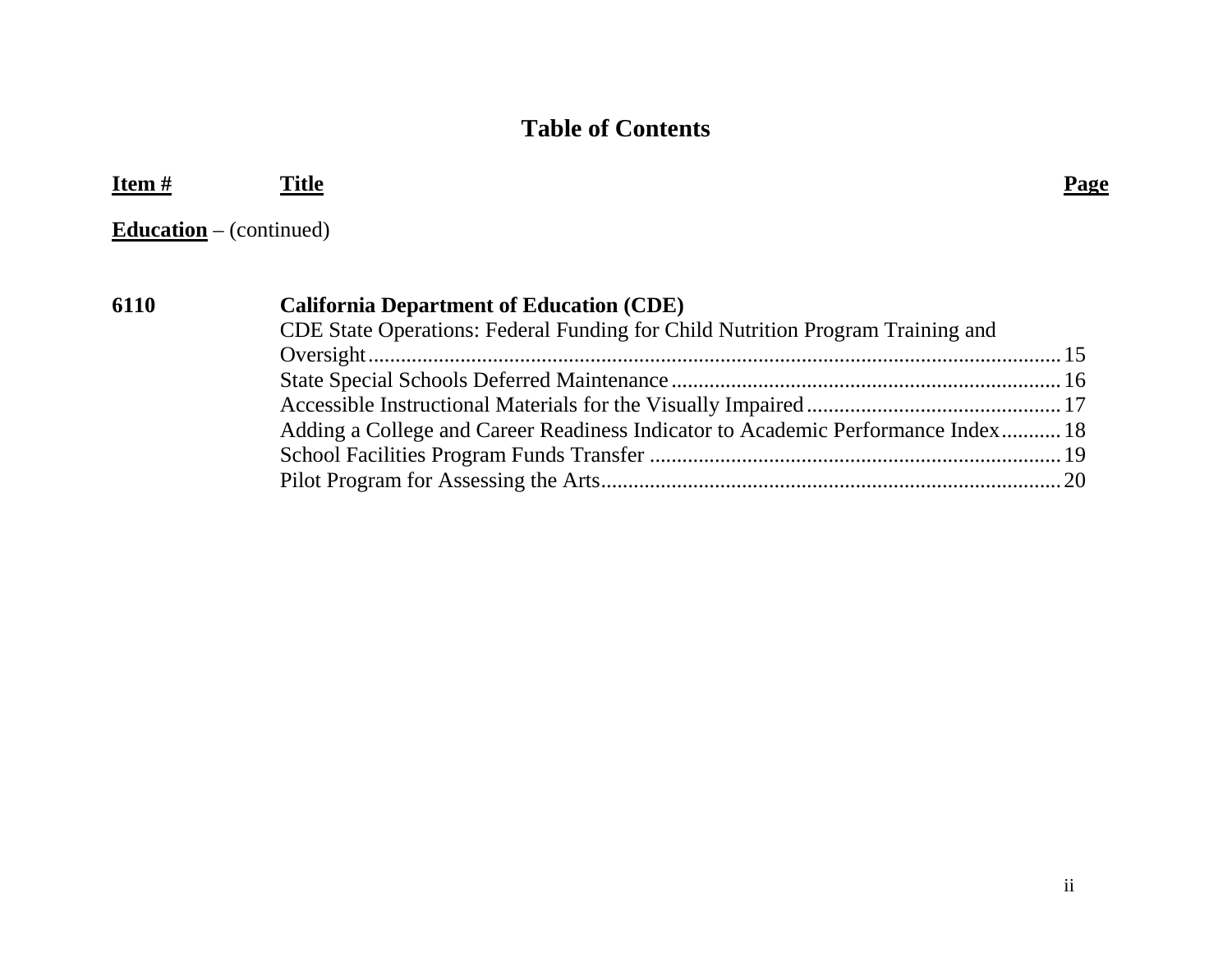| 6110         | <b>Department of Education</b>                                                                                                                                                                                                                                                                                                                                                                                                                                                                                                                                                                                                                                                                                                                            |                                             |                          |
|--------------|-----------------------------------------------------------------------------------------------------------------------------------------------------------------------------------------------------------------------------------------------------------------------------------------------------------------------------------------------------------------------------------------------------------------------------------------------------------------------------------------------------------------------------------------------------------------------------------------------------------------------------------------------------------------------------------------------------------------------------------------------------------|---------------------------------------------|--------------------------|
| <b>Issue</b> | <b>Description</b>                                                                                                                                                                                                                                                                                                                                                                                                                                                                                                                                                                                                                                                                                                                                        | <b>Difference</b><br>(dollars in thousands) | <b>Conference Action</b> |
| 454          | <b>Local Control Funding Formula (LCFF)</b>                                                                                                                                                                                                                                                                                                                                                                                                                                                                                                                                                                                                                                                                                                               | Senate                                      |                          |
| 462          |                                                                                                                                                                                                                                                                                                                                                                                                                                                                                                                                                                                                                                                                                                                                                           | \$330,000                                   |                          |
|              | Governor proposed an additional \$4.5 billion in                                                                                                                                                                                                                                                                                                                                                                                                                                                                                                                                                                                                                                                                                                          | <b>TBL</b>                                  |                          |
| <b>TBL</b>   | Proposition 98 funding for the LCFF, which would                                                                                                                                                                                                                                                                                                                                                                                                                                                                                                                                                                                                                                                                                                          |                                             |                          |
|              | eliminate approximately 28 percent of the remaining                                                                                                                                                                                                                                                                                                                                                                                                                                                                                                                                                                                                                                                                                                       | Assembly                                    |                          |
|              | "gap" identified when the LCFF was adopted in 2013-14.                                                                                                                                                                                                                                                                                                                                                                                                                                                                                                                                                                                                                                                                                                    | \$153,000                                   |                          |
|              | The Governor also proposed trailer bill language making<br>various changes related to LCFF.                                                                                                                                                                                                                                                                                                                                                                                                                                                                                                                                                                                                                                                               | <b>TBL</b>                                  |                          |
|              |                                                                                                                                                                                                                                                                                                                                                                                                                                                                                                                                                                                                                                                                                                                                                           | Difference                                  |                          |
|              | <b>Senate</b> approved the Governor's proposal and added an                                                                                                                                                                                                                                                                                                                                                                                                                                                                                                                                                                                                                                                                                               | \$177,000                                   |                          |
|              | additional \$330 million in Proposition 98 resources to<br>accelerate LCFF implementation. Within that amount,<br>the Senate included: 1) \$29 million towards equalizing<br>Home-to-School Transportation funding, pursuant to<br>legislation, and 2) \$150 million to support career<br>technical education by accelerating implementation of the<br>high school add-on. The Senate also approved trailer bill<br>language that: requires the Superintendent to report on<br>differences in Free and Reduced Price Meal (FRPM)<br>eligibility rates between 2013-14 and 2014-15;<br>establishes a revised methodology for counting FRPM-<br>eligible high school students; and clarifies intent<br>regarding local adoption of instructional materials. | <b>TBL</b>                                  |                          |
|              | <b>Assembly</b> approved the Governor's proposal and added<br>an additional \$153 million in Proposition 98 resources to<br>accelerate LCFF implementation.                                                                                                                                                                                                                                                                                                                                                                                                                                                                                                                                                                                               |                                             |                          |
|              | <b>Item 6110 ------------</b>                                                                                                                                                                                                                                                                                                                                                                                                                                                                                                                                                                                                                                                                                                                             |                                             | Page                     |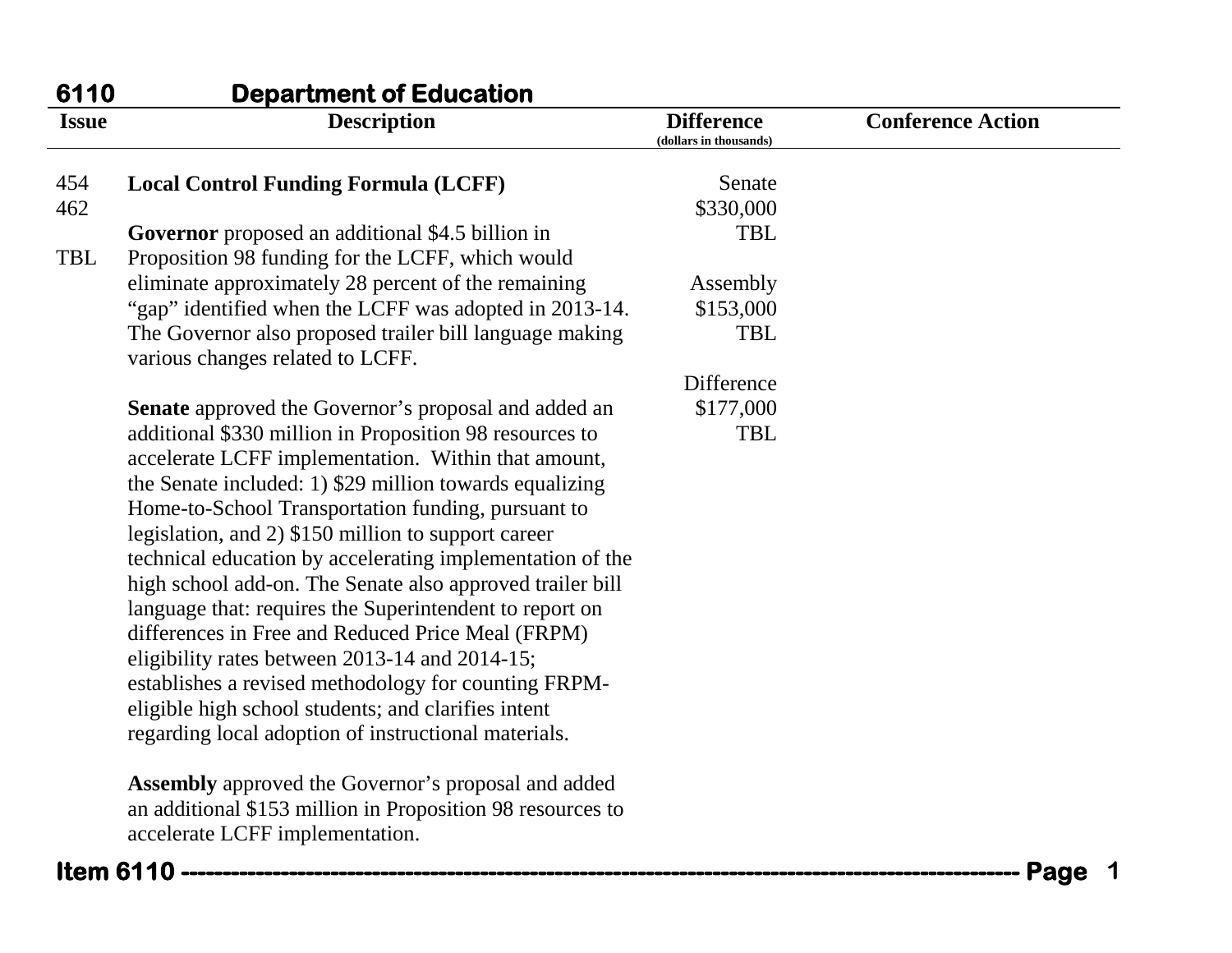| 6110         | <b>Department of Education</b>                                                                                                                                                                                                                                                                                                                                                                                                                                                          |                                             |                          |
|--------------|-----------------------------------------------------------------------------------------------------------------------------------------------------------------------------------------------------------------------------------------------------------------------------------------------------------------------------------------------------------------------------------------------------------------------------------------------------------------------------------------|---------------------------------------------|--------------------------|
| <b>Issue</b> | <b>Description</b>                                                                                                                                                                                                                                                                                                                                                                                                                                                                      | <b>Difference</b><br>(dollars in thousands) | <b>Conference Action</b> |
| 369          | <b>Career Technical Education and Regional</b>                                                                                                                                                                                                                                                                                                                                                                                                                                          | Senate                                      |                          |
|              | <b>Occupational Centers and Programs</b>                                                                                                                                                                                                                                                                                                                                                                                                                                                | \$0                                         |                          |
|              | Regional Occupational Centers and Programs (ROCPs)                                                                                                                                                                                                                                                                                                                                                                                                                                      | Assembly                                    |                          |
|              | provide regionally focused career technical education<br>(CTE) for high school students in a variety of disciplines.                                                                                                                                                                                                                                                                                                                                                                    | \$384,000                                   |                          |
|              | Historically ROCPs have been a restricted categorical                                                                                                                                                                                                                                                                                                                                                                                                                                   | Difference                                  |                          |
|              | program, though the Legislature flexed the program<br>between 2008-09 and 2012-13. Funding for ROCPs was<br>consolidated into the LCFF in 2013-14. The 2013-14<br>budget also required local educational agencies (LEAs) to<br>continue to spend the same amount of funding on ROCPs<br>in 2013-14 and 2014-15 as they did in 2012-13. After this<br>maintenance of effort (MOE) expires, LEAs can use this<br>funding for any educational purpose.<br><b>Governor</b> had no proposal. | $-$ \$384,000                               |                          |
|              | <b>Senate</b> took no action on ROCPs; however, the Senate                                                                                                                                                                                                                                                                                                                                                                                                                              |                                             |                          |
|              | took other actions to support CTE as discussed in the                                                                                                                                                                                                                                                                                                                                                                                                                                   |                                             |                          |
|              | LCFF and Career Pathways Trust Program issues.                                                                                                                                                                                                                                                                                                                                                                                                                                          |                                             |                          |
|              | <b>Assembly</b> approved \$384 million in Proposition 98<br>funding to reestablish ROCPs as a categorical program<br>outside the LCFF.                                                                                                                                                                                                                                                                                                                                                  |                                             |                          |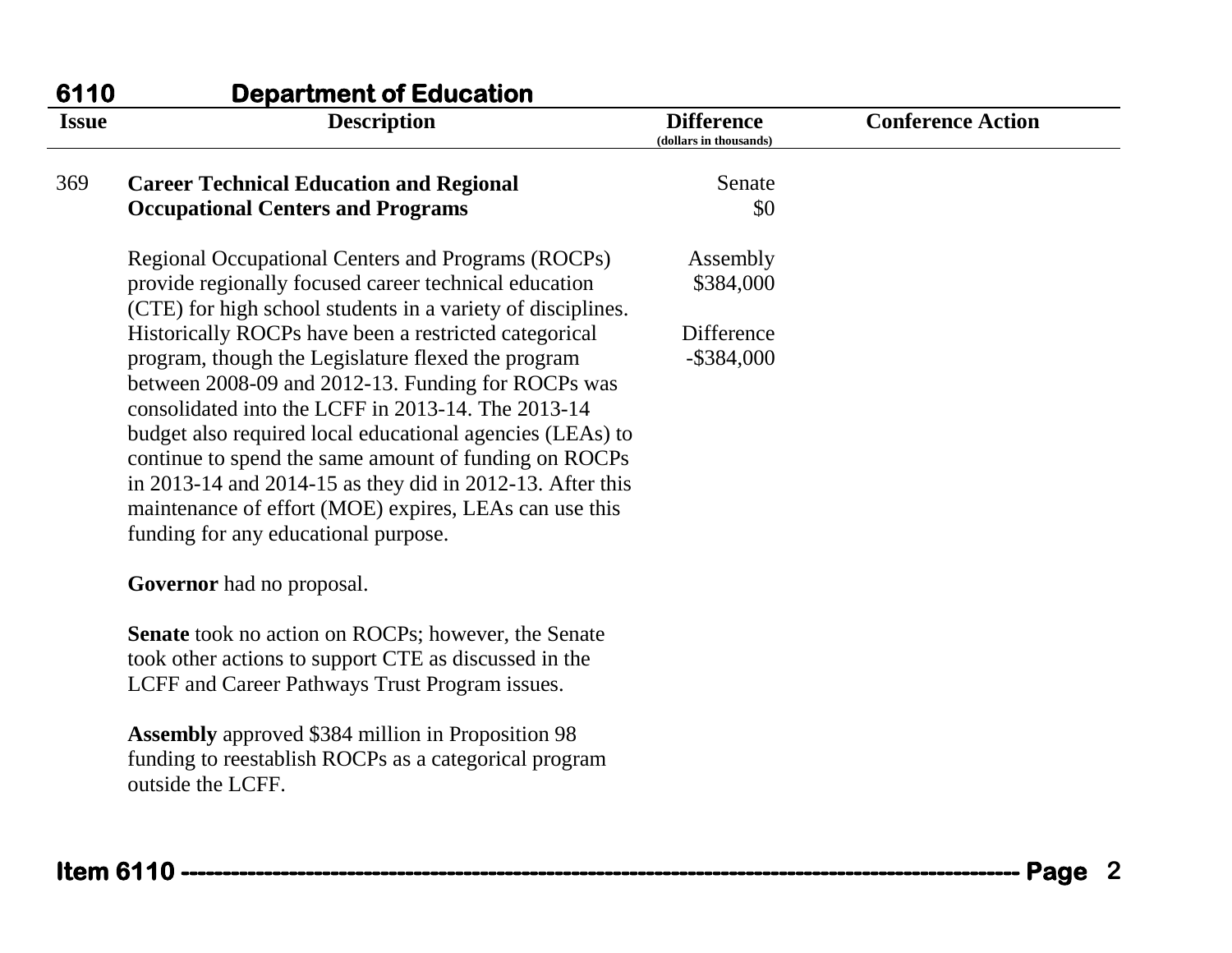| 6110         | <b>Department of Education</b>                                                                             |                                             |                          |
|--------------|------------------------------------------------------------------------------------------------------------|---------------------------------------------|--------------------------|
| <b>Issue</b> | <b>Description</b>                                                                                         | <b>Difference</b><br>(dollars in thousands) | <b>Conference Action</b> |
| 400          | <b>Career Technical Education: Career Pathways Trust</b>                                                   | Senate<br>\$300,000                         |                          |
|              | Last year, the Legislature appropriated \$250 million (one-                                                |                                             |                          |
|              | time) for the Career Pathways Trust Program to provide                                                     | Assembly                                    |                          |
|              | competitive grants to improve career linkages between<br>employers, schools, and community colleges. Grant | \$0                                         |                          |
|              | funding may be used toward several types of activities,                                                    | Difference                                  |                          |
|              | such as creating new career technical education<br>curriculum aligned with industry standards and          | \$300,000                                   |                          |
|              | integrating academic and technical coursework to prepare<br>students for college and career.               |                                             |                          |
|              | <b>Governor</b> had no proposal.                                                                           |                                             |                          |
|              | <b>Senate</b> approved additional funding of \$300 million for                                             |                                             |                          |
|              | the Career Pathways Trust Program.                                                                         |                                             |                          |
|              | <b>Assembly</b> had no proposal.                                                                           |                                             |                          |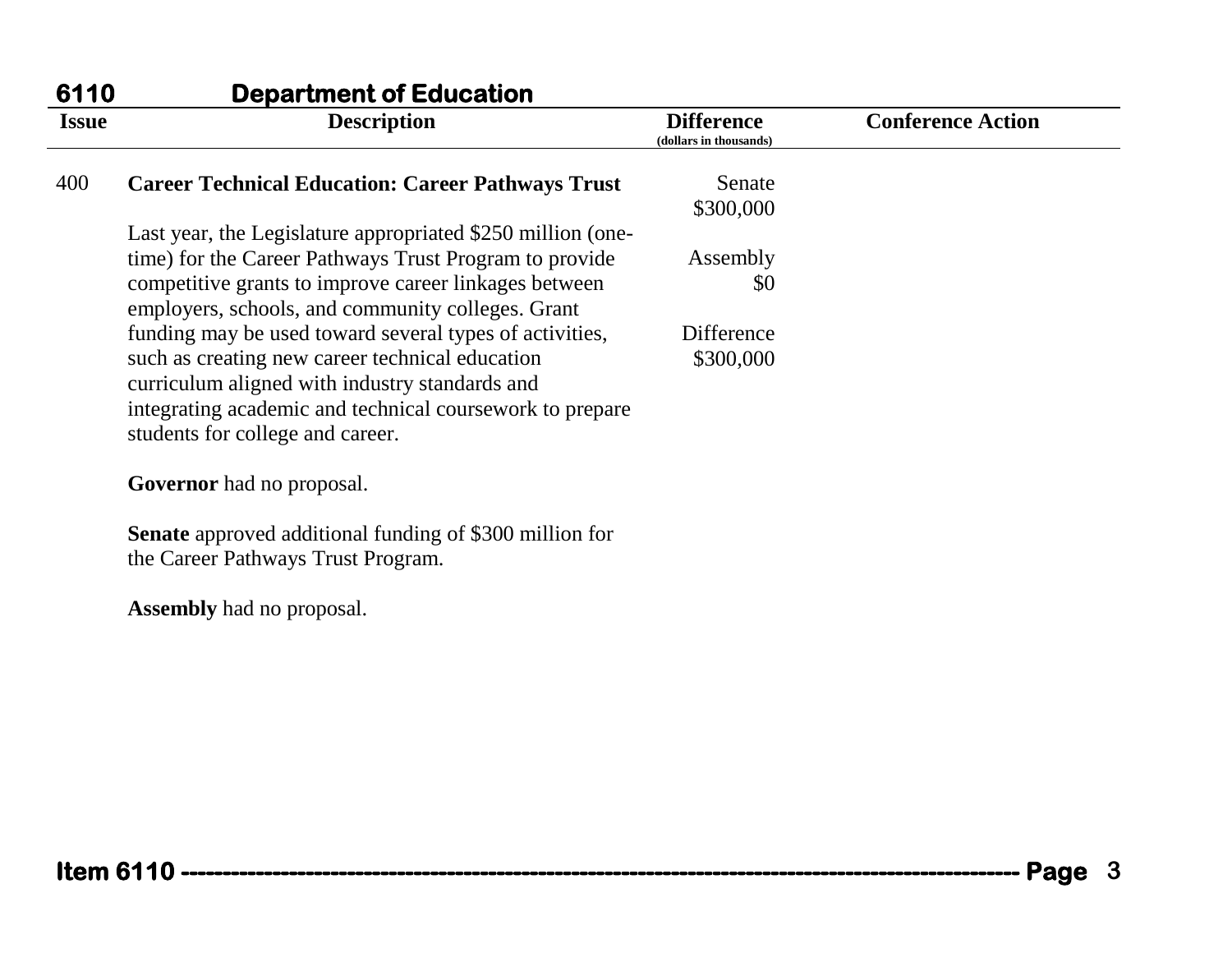| 6110         | <b>Department of Education</b>                                                                                                                                                                                                                                                                                                                                                                                       |                                             |                          |
|--------------|----------------------------------------------------------------------------------------------------------------------------------------------------------------------------------------------------------------------------------------------------------------------------------------------------------------------------------------------------------------------------------------------------------------------|---------------------------------------------|--------------------------|
| <b>Issue</b> | <b>Description</b>                                                                                                                                                                                                                                                                                                                                                                                                   | <b>Difference</b><br>(dollars in thousands) | <b>Conference Action</b> |
| 360          | <b>Career Technical Education: One-Time Carryover</b>                                                                                                                                                                                                                                                                                                                                                                | Senate                                      |                          |
|              | <b>Funds</b>                                                                                                                                                                                                                                                                                                                                                                                                         | <b>BBL</b>                                  |                          |
|              | Governor proposed \$800,000 (one-time prior year                                                                                                                                                                                                                                                                                                                                                                     | Assembly                                    |                          |
|              | Proposition 98) carryover funds for career technical<br>education to be spent as follows: \$400,000 for completion                                                                                                                                                                                                                                                                                                   | <b>BBL</b>                                  |                          |
|              | of three projects that were delayed in 2013-14; \$200,000                                                                                                                                                                                                                                                                                                                                                            | Difference                                  |                          |
|              | for an evaluation of the Linked Learning Pilot Program;<br>and \$200,000 for allocation to existing participants of the<br>Linked Learning Program.                                                                                                                                                                                                                                                                  | <b>BBL</b>                                  |                          |
|              | <b>Senate</b> approved the Governor's proposal with this<br>modification: up to \$275,000 for the Linked Learning<br>Pilot Program evaluation with BBL requiring a<br>competitive bid process to select an evaluator; \$125,000<br>for existing Linked Learning program participants; and<br>BBL specifying that any funds not spent on the<br>evaluation should be redirected for existing program<br>participants. |                                             |                          |
|              | <b>Assembly</b> approved the Governor's proposal with this<br>modification: up to \$400,000 for an evaluation of the<br>Linked Learning Pilot Program.                                                                                                                                                                                                                                                               |                                             |                          |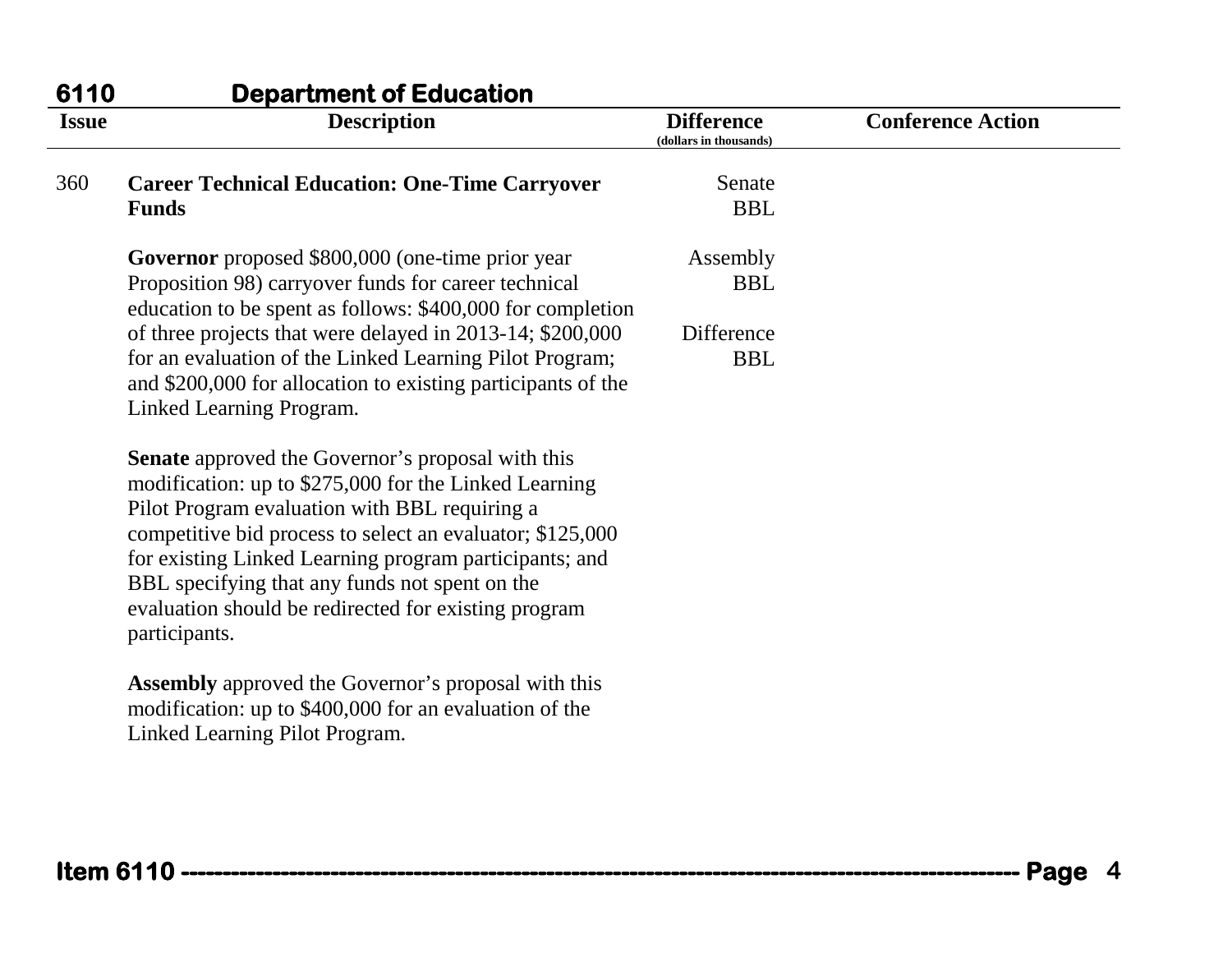| 6110         | <b>Department of Education</b>                              |                                             |                          |
|--------------|-------------------------------------------------------------|---------------------------------------------|--------------------------|
| <b>Issue</b> | <b>Description</b>                                          | <b>Difference</b><br>(dollars in thousands) | <b>Conference Action</b> |
| 562          | <b>Common Core Implementation.</b> In 2013-14, the          | Senate                                      |                          |
| 612          | Legislature and Governor appropriated \$1.25 billion        | \$550,000                                   |                          |
|              | (about \$209 per student) in one-time Proposition 98        | (ongoing)                                   |                          |
|              | funds, to be available over two years, for support of local | Proposition                                 |                          |
|              | education agencies' implementation of the new               | 98)                                         |                          |
|              | "Common Core" standards adopted by the State Board of       |                                             |                          |
|              | Education in 2010. The funding was intended to support      | Assembly                                    |                          |
|              | local professional development, instructional materials,    | \$1,250,000                                 |                          |
|              | and technology-related needs.                               | (ongoing)                                   |                          |
|              |                                                             | Proposition                                 |                          |
|              | <b>Governor</b> proposed an additional \$26.7 million to    | 98)                                         |                          |
|              | enhance K-12 high speed network connectivity.               | \$26,700                                    |                          |
|              |                                                             | (one-time)                                  |                          |
|              | <b>Senate</b> provided \$550 million one-time support of    | Proposition                                 |                          |
|              | continued implementation of Common Core standards,          | 98 funds)                                   |                          |
|              | inclusive of the \$26.7 million proposed for high-speed     |                                             |                          |
|              | network connectivity.                                       | Difference                                  |                          |
|              |                                                             | $-$ \$726,700,                              |                          |
|              | <b>Assembly</b> approved the Governor's proposal for        | fund source                                 |                          |
|              | \$26.7 million for high-speed network connectivity and      |                                             |                          |
|              | provided an additional \$1.25 billion for Common Core       |                                             |                          |
|              | standards implementation.                                   |                                             |                          |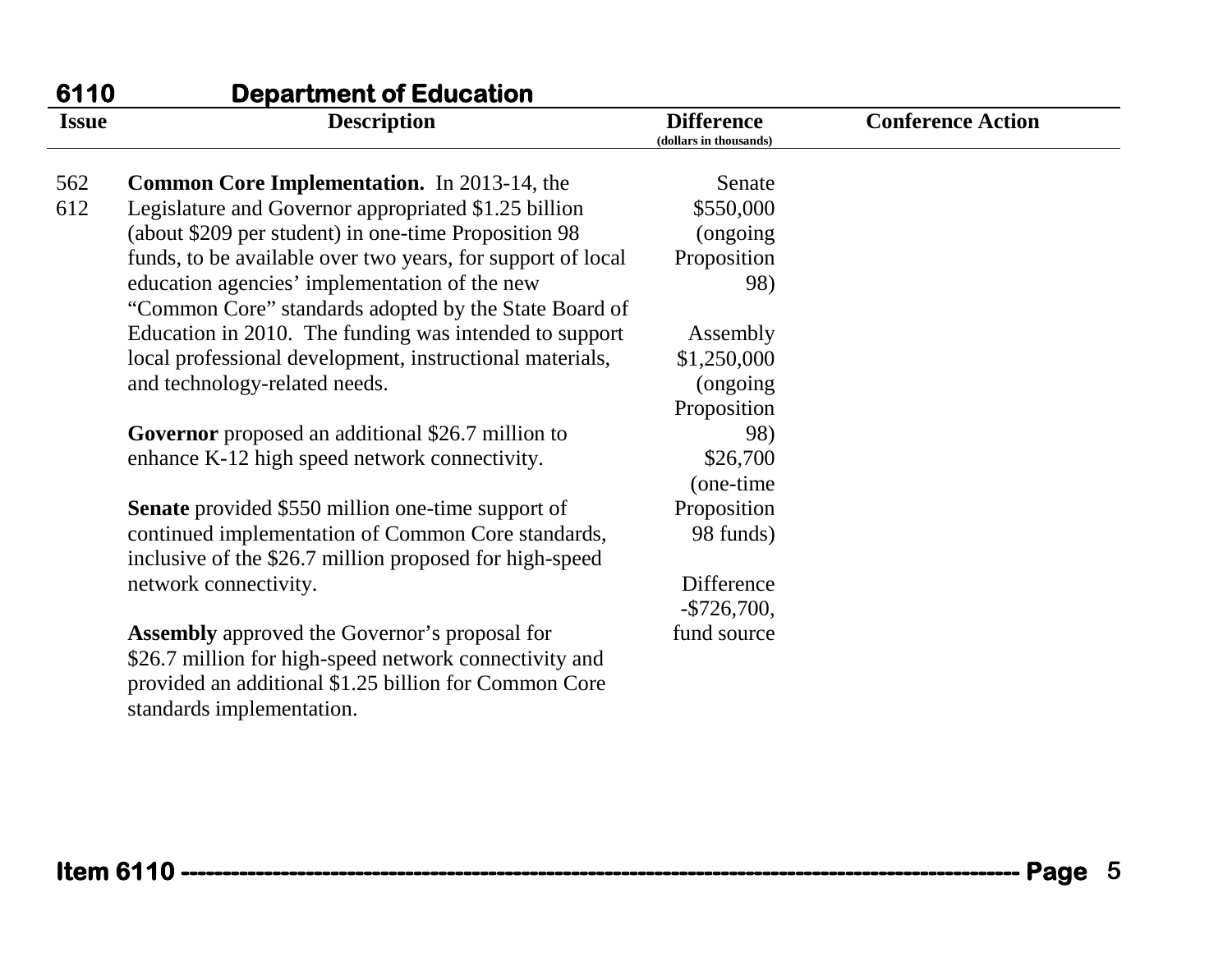| 6110<br><b>Issue</b> | <b>Department of Education</b><br><b>Description</b>                                                                                                                                                                         | <b>Difference</b><br>(dollars in thousands) | <b>Conference Action</b> |
|----------------------|------------------------------------------------------------------------------------------------------------------------------------------------------------------------------------------------------------------------------|---------------------------------------------|--------------------------|
| 616                  | K-14 Mandates Backlog. The state must reimburse                                                                                                                                                                              | Senate                                      |                          |
|                      | school districts and community colleges for performing                                                                                                                                                                       | \$110,874                                   |                          |
|                      | certain state-mandated activities. The state deferred                                                                                                                                                                        | (ongoing)                                   |                          |
|                      | payments seven consecutive years (2003-04 through                                                                                                                                                                            | Proposition                                 |                          |
|                      | 2009-10) on these mandate claims. Since 2012-13, the                                                                                                                                                                         | 98)                                         |                          |
|                      | state has provided ongoing funding for mandates through                                                                                                                                                                      | \$337,299                                   |                          |
|                      | the Mandates Block Grant. The state provided                                                                                                                                                                                 | (one-time and                               |                          |
|                      | \$300 million in 2010-11 and \$90 million in 2011-12.                                                                                                                                                                        | 2013-14                                     |                          |
|                      | The amount outstanding in unpaid mandate claims is                                                                                                                                                                           | Proposition                                 |                          |
|                      | \$4.5 billion. For school districts and community colleges,<br>any payment on owed mandate claims would represent a                                                                                                          | 98)                                         |                          |
|                      | one-time infusion of funds.                                                                                                                                                                                                  | Assembly                                    |                          |
|                      |                                                                                                                                                                                                                              | \$291,682                                   |                          |
|                      | <b>Governor</b> had no proposal to pay the mandates backlog                                                                                                                                                                  |                                             |                          |
|                      | in 2014-15.                                                                                                                                                                                                                  | Difference                                  |                          |
|                      |                                                                                                                                                                                                                              | \$156,491,                                  |                          |
|                      | <b>Senate</b> approved \$292 million in additional funding from<br>2013-14, \$110.9 million in 2014-15, and \$45.6 million in<br>one-time Proposition 98 funding for unpaid mandate<br>claims, for a total of \$448 million. | fund source                                 |                          |
|                      | <b>Assembly</b> approved \$292 million in additional funding<br>from 2013-14 for unpaid mandate claims.                                                                                                                      |                                             |                          |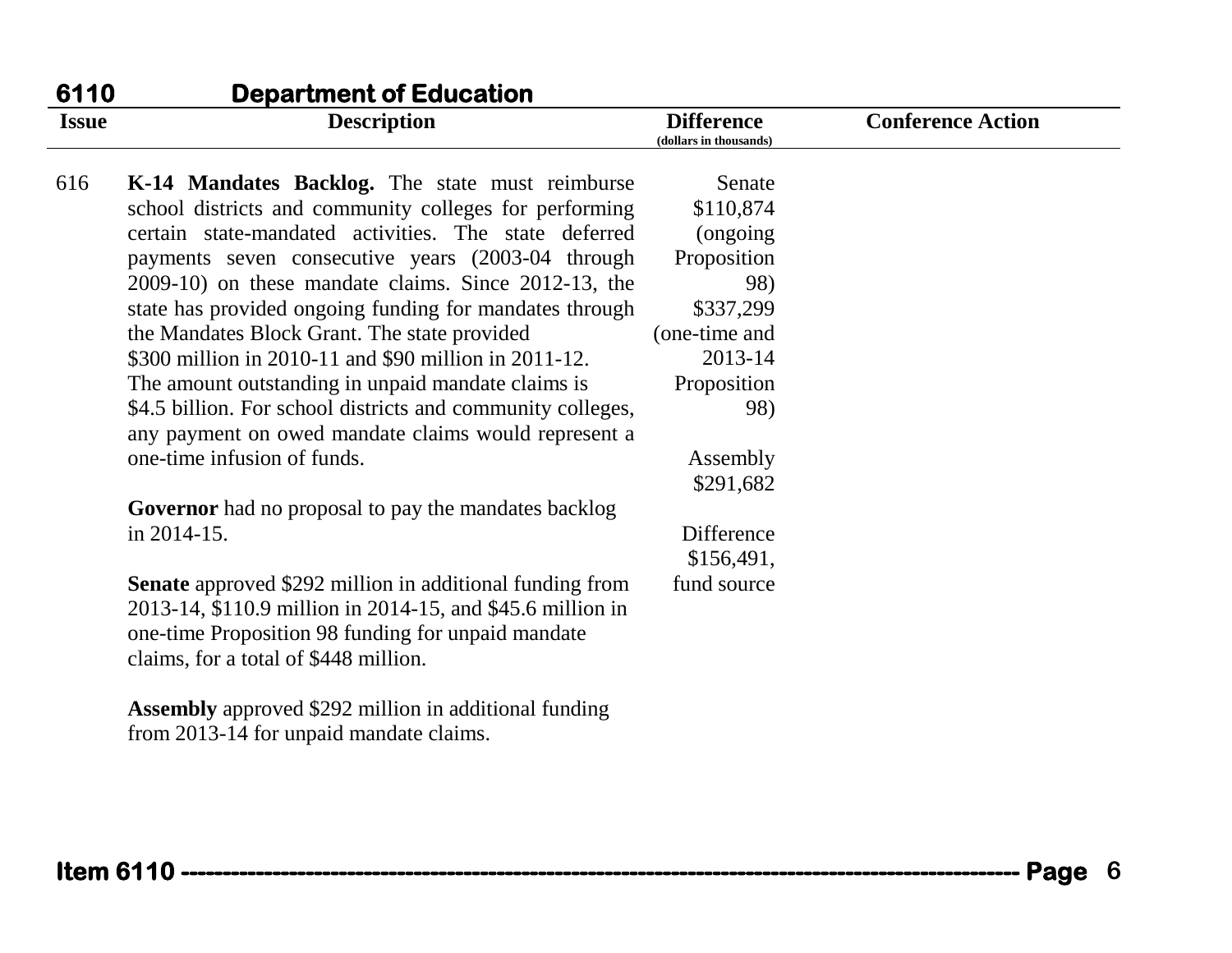| 6110         | <b>Department of Education</b>                                        |                                             |                          |
|--------------|-----------------------------------------------------------------------|---------------------------------------------|--------------------------|
| <b>Issue</b> | <b>Description</b>                                                    | <b>Difference</b><br>(dollars in thousands) | <b>Conference Action</b> |
| 138          | <b>One-Time vs. Ongoing Proposition 98 Funding Swaps</b>              | Senate                                      |                          |
| 360          |                                                                       | \$34,359                                    |                          |
| 619          | <b>Governor</b> proposed in January to provide \$21.5 million         | (ongoing)                                   |                          |
|              | one-time funding for adult education for adults in                    | Proposition                                 |                          |
|              | correctional facilities and California School Information             | 98)                                         |                          |
|              | Services (CSIS), in the May Revision proposed                         | $-$ \$21,469                                |                          |
|              | appropriating \$12.9 million one-time Proposition 98                  | (one-time)                                  |                          |
|              | funds in lieu of ongoing funds for special education.                 | Proposition                                 |                          |
|              |                                                                       | 98)                                         |                          |
|              | <b>Senate</b> took the following actions: (1) rejected the            | Assembly                                    |                          |
|              | Governor's January proposal regarding adult education                 | \$12,890                                    |                          |
|              | for adults in correctional facilities and provided ongoing            | (one-time)                                  |                          |
|              | funding with BBL to conform this action; (2) removed                  | Proposition                                 |                          |
|              | one-time funding for CSIS and provided ongoing                        | 98)                                         |                          |
|              | funding; and (3) rejected the Governor's May Revision                 |                                             |                          |
|              | proposal related to special education fund swap.                      | Difference                                  |                          |
|              |                                                                       | \$0, fund                                   |                          |
|              | <b>Assembly</b> accepted the Governor's January and May<br>proposals. | source                                      |                          |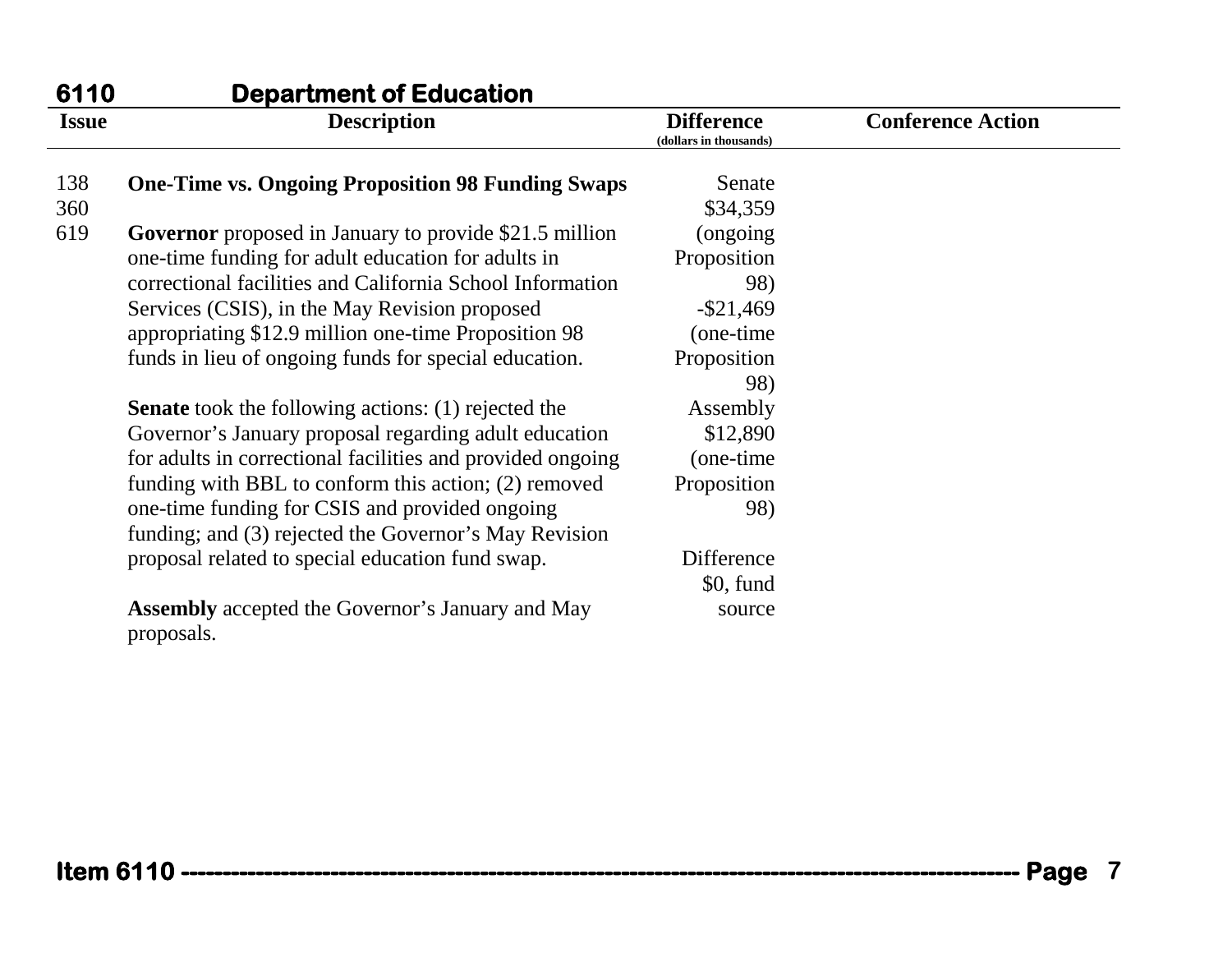| 6110         | <b>Department of Education</b>                                 |                                             |                          |
|--------------|----------------------------------------------------------------|---------------------------------------------|--------------------------|
| <b>Issue</b> | <b>Description</b>                                             | <b>Difference</b><br>(dollars in thousands) | <b>Conference Action</b> |
| 617          | <b>Early Childhood Education: Child Care</b>                   | Senate                                      |                          |
| 864          |                                                                | \$712,995                                   |                          |
| 866          | Governor had no proposal.                                      |                                             |                          |
| 867          |                                                                | Assembly                                    |                          |
| 868          | <b>Senate</b> adopted its proposal to do the following:        | \$439,500                                   |                          |
| 870          | (1) rebench child care (except CalWORKs Stage 1)               |                                             |                          |
| 871          | within Proposition 98; $(2)$ increase the standard             | Difference                                  |                          |
| 872          | reimbursement rate (SRR) 7.5 percent, effective July 1,        | \$273,495                                   |                          |
| 873          | $2014$ ; (3) increase the regional market rate (RMR) to the    |                                             |                          |
| 874          | 85th percentile of the 2010 survey, effective January 1,       |                                             |                          |
| 877          | $2015$ ; and, (4) provide \$100 million in one-time funding    |                                             |                          |
| 875          | for quality projects. The Senate proposal also provides        |                                             |                          |
| 876          | 51,500 additional slots across State Preschool (CSPP),         |                                             |                          |
|              | General Child Care, and Alternative Payment (AP)               |                                             |                          |
|              | programs.                                                      |                                             |                          |
|              | <b>Assembly</b> adopted its proposal to: (1) increase both the |                                             |                          |
|              | RMR and SRR by 10 percent and increase the infant              |                                             |                          |
|              | adjustment factor; (2) provide 47,000 slots across CSPP,       |                                             |                          |
|              | General Child Care, and AP programs; (3) eliminate part-       |                                             |                          |
|              | day State Preschool fees and increase eligibility; (4)         |                                             |                          |
|              | increase funding for provider training through Resource        |                                             |                          |

and Referral Networks and Local Child Care Planning Councils; and, (5) update the eligibility threshold to use current data. Also, the Assembly reinstated a \$0.16 per meal state reimbursement for providers participating in

the federal Child and Adult Care Food Program.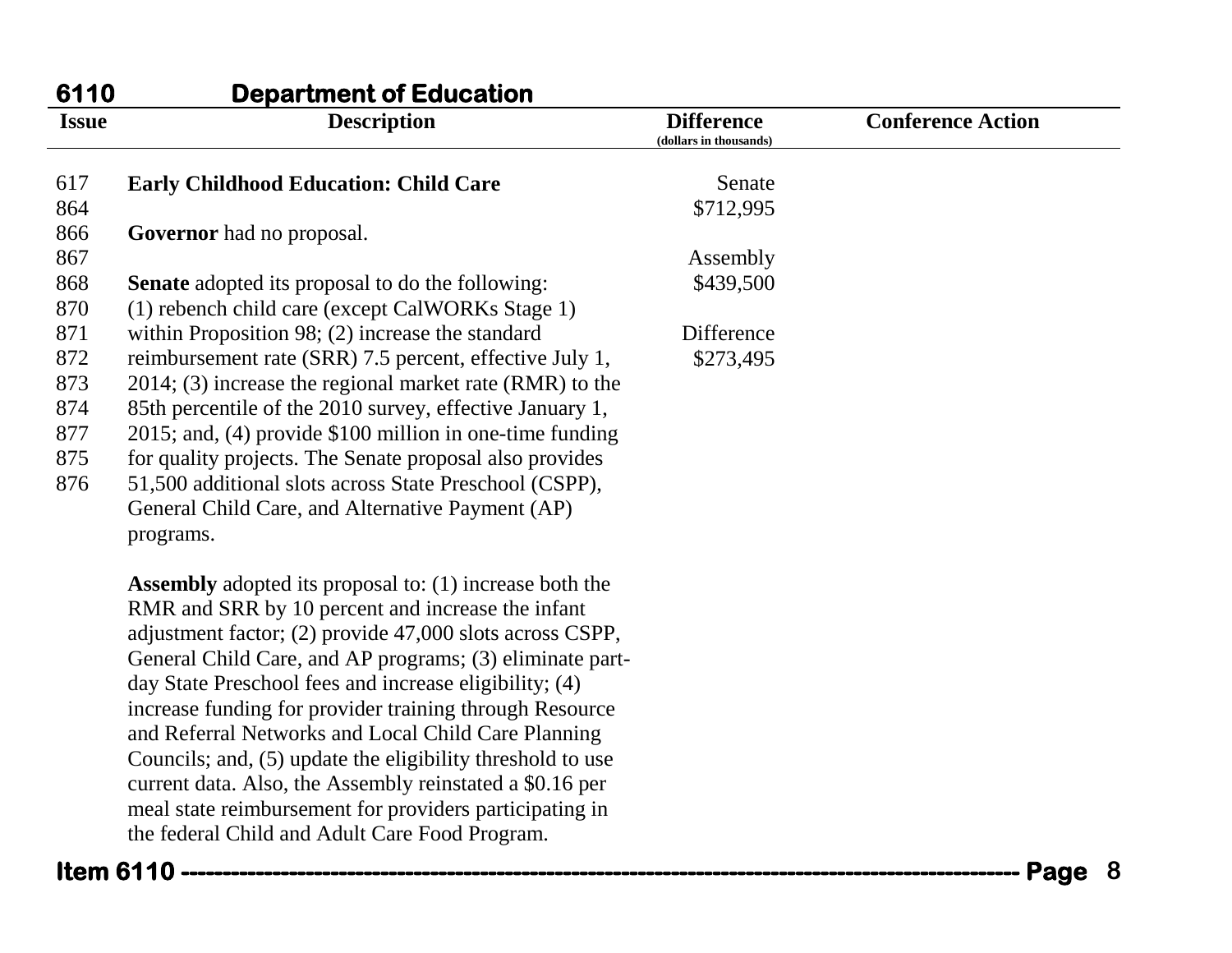| 6110         | <b>Department of Education</b>                                 |                                             |                          |
|--------------|----------------------------------------------------------------|---------------------------------------------|--------------------------|
| <b>Issue</b> | <b>Description</b>                                             | <b>Difference</b><br>(dollars in thousands) | <b>Conference Action</b> |
| 863          | <b>Early Childhood Education- Transitional</b>                 | Senate                                      |                          |
| 865<br>869   | Kindergarten and California Pre-Kindergarten<br>Program (CPKP) | \$0                                         |                          |
|              |                                                                | Assembly                                    |                          |
|              | <b>Governor</b> had no proposal.                               | \$0                                         |                          |
|              | <b>Senate</b> adopted its proposal to finalize the state's     | Difference                                  |                          |
|              | transition from a Dec. 2 eligibility date to a Sept. 2 date    | \$0                                         |                          |
|              | for kindergarten entry. The Senate proposal would, for         |                                             |                          |
|              | 2015-16, repeal the Transitional Kindergarten program          |                                             |                          |
|              | and launch the new CPKP. A new LEA-administered                |                                             |                          |
|              | CPKP program, that is voluntary for all eligible low-          |                                             |                          |
|              | income 4-year olds, will begin in 2015-16 for all eligible     |                                             |                          |
|              | children. LEAs will ramp up this new program over a five       |                                             |                          |
|              | year timeline.                                                 |                                             |                          |

**Assembly** had no proposal.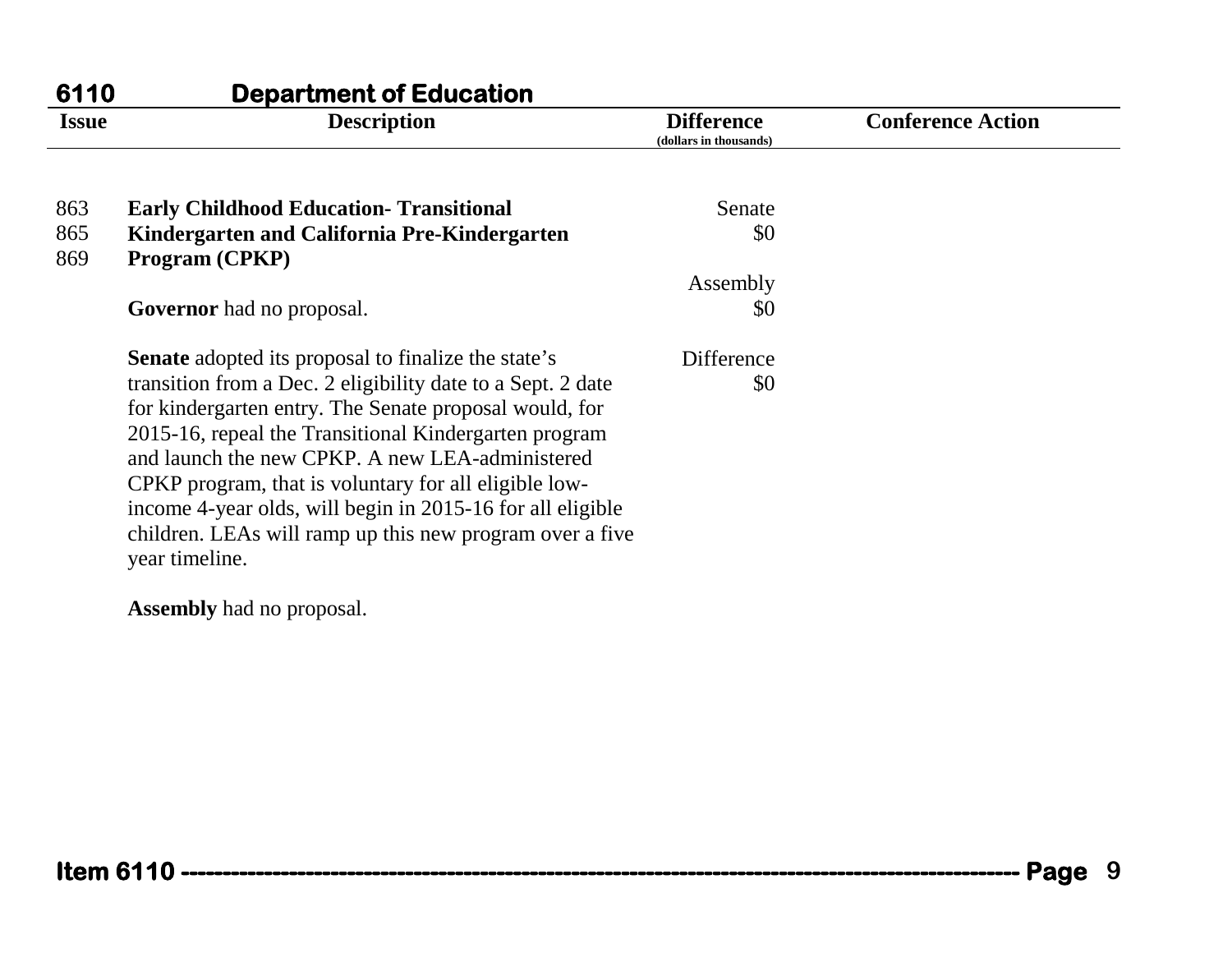| 6110         | <b>Department of Education</b>                                                                                                                                                                                                                                                                                                                                                                                                                                                    |                                             |                          |
|--------------|-----------------------------------------------------------------------------------------------------------------------------------------------------------------------------------------------------------------------------------------------------------------------------------------------------------------------------------------------------------------------------------------------------------------------------------------------------------------------------------|---------------------------------------------|--------------------------|
| <b>Issue</b> | <b>Description</b>                                                                                                                                                                                                                                                                                                                                                                                                                                                                | <b>Difference</b><br>(dollars in thousands) | <b>Conference Action</b> |
| 455          | <b>CDE State Operations: Positions for LCFF Funding</b>                                                                                                                                                                                                                                                                                                                                                                                                                           | Senate                                      |                          |
| 530          | <b>Apportionment, Fiscal Oversight, and Accountability</b>                                                                                                                                                                                                                                                                                                                                                                                                                        | \$490                                       |                          |
|              | <b>Governor</b> proposed \$2.0 million General Fund for the                                                                                                                                                                                                                                                                                                                                                                                                                       | Assembly                                    |                          |
|              | annualized cost of 14.0 positions that were established<br>mid-year in 2013-14 to support LCFF implementation.                                                                                                                                                                                                                                                                                                                                                                    | \$247                                       |                          |
|              |                                                                                                                                                                                                                                                                                                                                                                                                                                                                                   | Difference                                  |                          |
|              | <b>Senate</b> approved the proposal and an additional<br>\$490,000 GF to fund CDE overhead and facilities costs<br>associated with these positions, since CDE indicates these<br>costs are underfunded in its GF operations budget. Senate<br>also approved TBL to require CDE, in collaboration with<br>the State Board of Education, to report to the Legislature<br>by February 1, 2015 regarding the status of LCFF<br>implementation, including specific reporting elements. | \$243                                       |                          |
|              | <b>Assembly</b> approved the Governor's proposal and<br>approved the CDE's request for an additional<br>\$247,000 GF to fill the positions with more senior-level<br>staff.                                                                                                                                                                                                                                                                                                       |                                             |                          |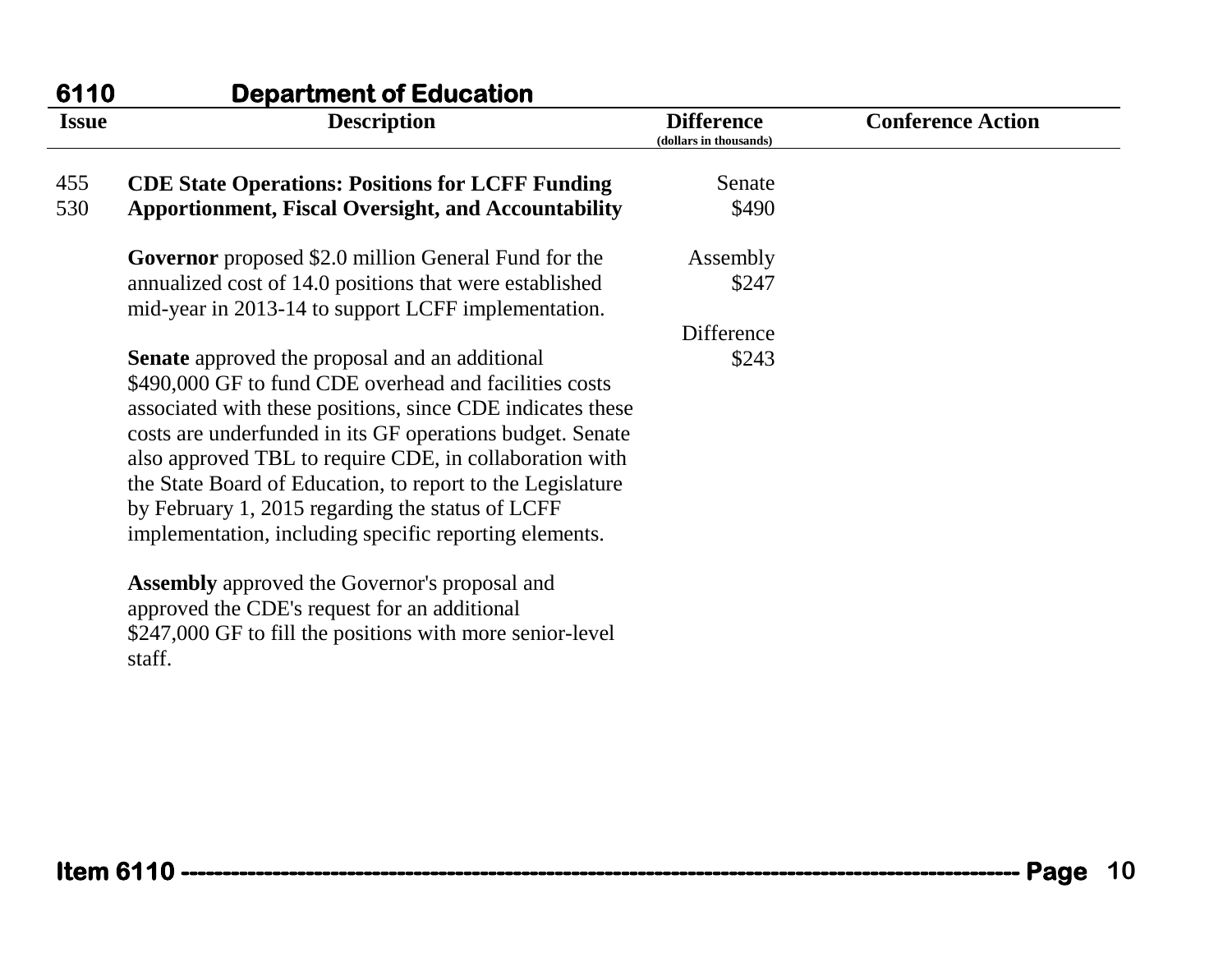| 6110         | <b>Department of Education</b>                                |                                             |                          |
|--------------|---------------------------------------------------------------|---------------------------------------------|--------------------------|
| <b>Issue</b> | <b>Description</b>                                            | <b>Difference</b><br>(dollars in thousands) | <b>Conference Action</b> |
| 286          | <b>CDE State Operations: General Fund Support for</b>         |                                             |                          |
|              | <b>English Learner State Activities and Uniform</b>           | Senate                                      |                          |
|              | <b>Complaint Procedures</b>                                   | \$664                                       |                          |
|              | <b>Governor</b> had no proposal.                              | Assembly                                    |                          |
|              |                                                               | \$0                                         |                          |
|              | <b>Senate</b> approved \$664,000 GF to support CDE positions  |                                             |                          |
|              | that currently are supported with federal funds but are       | Difference                                  |                          |
|              | performing state-required activities related to English       | \$664                                       |                          |
|              | Learners Programs and Uniform Complaint                       |                                             |                          |
|              | Procedures. (This fund shift is in response to a federal      |                                             |                          |
|              | compliance audit finding.)                                    |                                             |                          |
|              | Senate also approved BBL to require CDE to report by          |                                             |                          |
|              | October 1, 2017 $(1)$ the findings from its review and        |                                             |                          |
|              | analysis of the criteria, policies, and practices that school |                                             |                          |
|              | districts use to reclassify English learners and              |                                             |                          |
|              | (2) recommendations on any guidelines, regulatory, or         |                                             |                          |
|              | statutory changes that CDE determines are necessary to        |                                             |                          |
|              | identify when English learners are prepared for the           |                                             |                          |
|              | successful transition to classrooms and curricula that        |                                             |                          |
|              | require English proficiency.                                  |                                             |                          |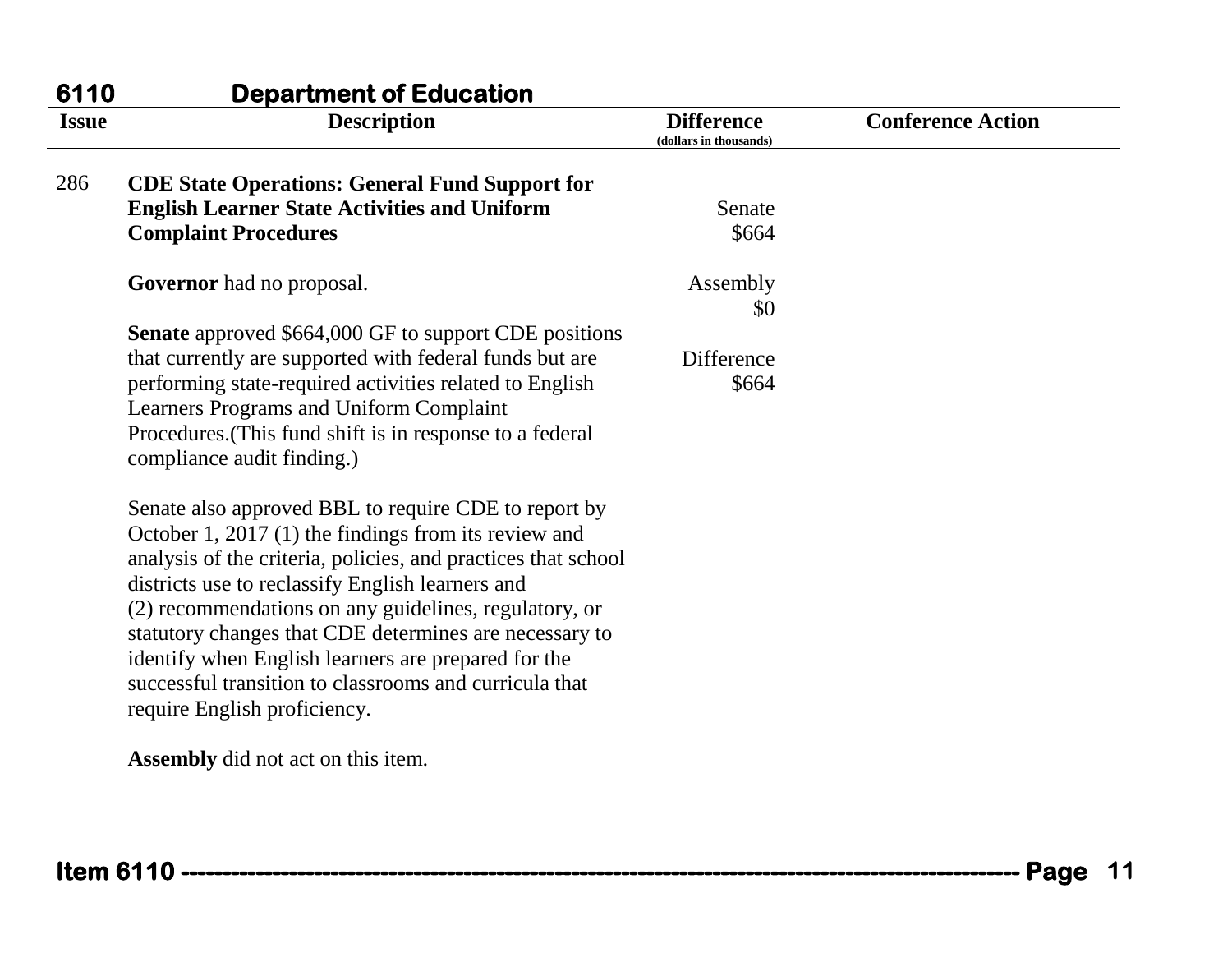| 6110         | <b>Department of Education</b>                                                                       |                                             |                          |
|--------------|------------------------------------------------------------------------------------------------------|---------------------------------------------|--------------------------|
| <b>Issue</b> | <b>Description</b>                                                                                   | <b>Difference</b><br>(dollars in thousands) | <b>Conference Action</b> |
| 618          | <b>CDE State Operations: Position to Respond to</b>                                                  |                                             |                          |
|              | <b>Requests for CalPADS Data</b>                                                                     | Senate                                      |                          |
|              |                                                                                                      | \$126                                       |                          |
|              | <b>Governor</b> had no proposal.                                                                     | 1 position                                  |                          |
|              | <b>Senate</b> approved \$126,000 (\$41,000 GF and \$85,000)                                          | Assembly                                    |                          |
|              | reimbursements) and 1.0 position to develop and<br>maintain a process for responding to requests for | \$0                                         |                          |
|              | CalPADS data.                                                                                        | <b>Difference</b>                           |                          |
|              |                                                                                                      | \$126                                       |                          |
|              | <b>Assembly</b> did not hear this issue.                                                             | 1 position                                  |                          |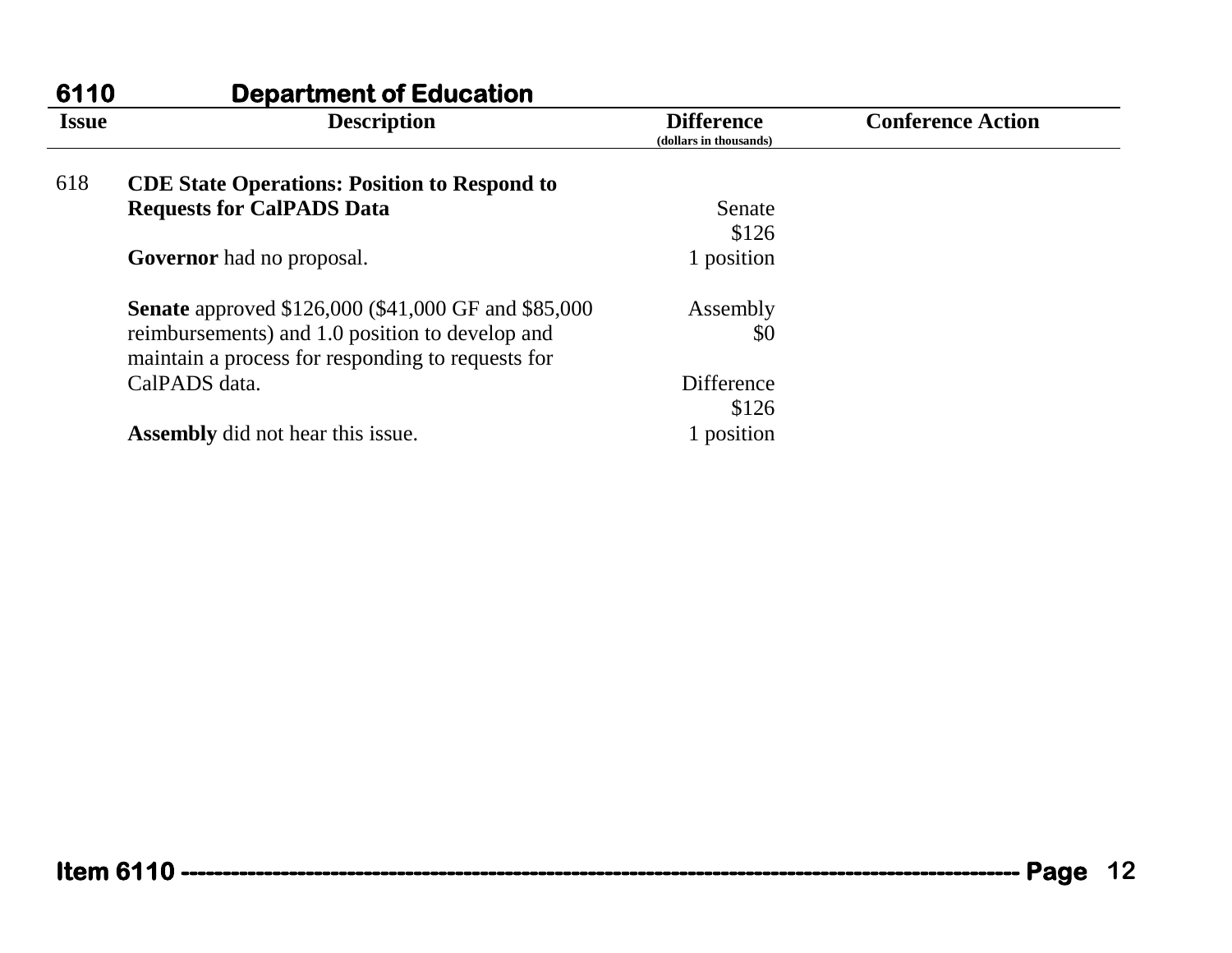| <b>Department of Education</b>                                                                                    |                                                   |                                                           |
|-------------------------------------------------------------------------------------------------------------------|---------------------------------------------------|-----------------------------------------------------------|
| <b>Description</b>                                                                                                | <b>Difference</b><br>(dollars in thousands)       | <b>Conference Action</b>                                  |
| <b>CDE State Operations: Free and Reduced Price Meal</b>                                                          |                                                   |                                                           |
| <b>Eligibility Direct Certification Pilot Program</b>                                                             | Senate                                            |                                                           |
|                                                                                                                   | 2 two-year                                        |                                                           |
| Governor proposed \$298,000 in existing federal fund<br>authority and 1.0 ongoing and 2.0 three-year limited-term | positions                                         |                                                           |
| positions to implement a direct certification process for                                                         | Assembly                                          |                                                           |
| student enrollment in the free and reduced price meal                                                             | 2 three-year                                      |                                                           |
| program using Medi-Cal data. This pilot program is<br>pending California's selection to participate in this       | positions                                         |                                                           |
| federal Medicaid demonstration program.                                                                           | Difference<br>position                            |                                                           |
| Senate approved the Governor's proposal but authorized                                                            | authority                                         |                                                           |
| three years) to reflect current CalHR hiring policies.                                                            |                                                   |                                                           |
|                                                                                                                   | <b>Assembly</b> approved the Governor's proposal. | the two limited-term positions for two years (rather than |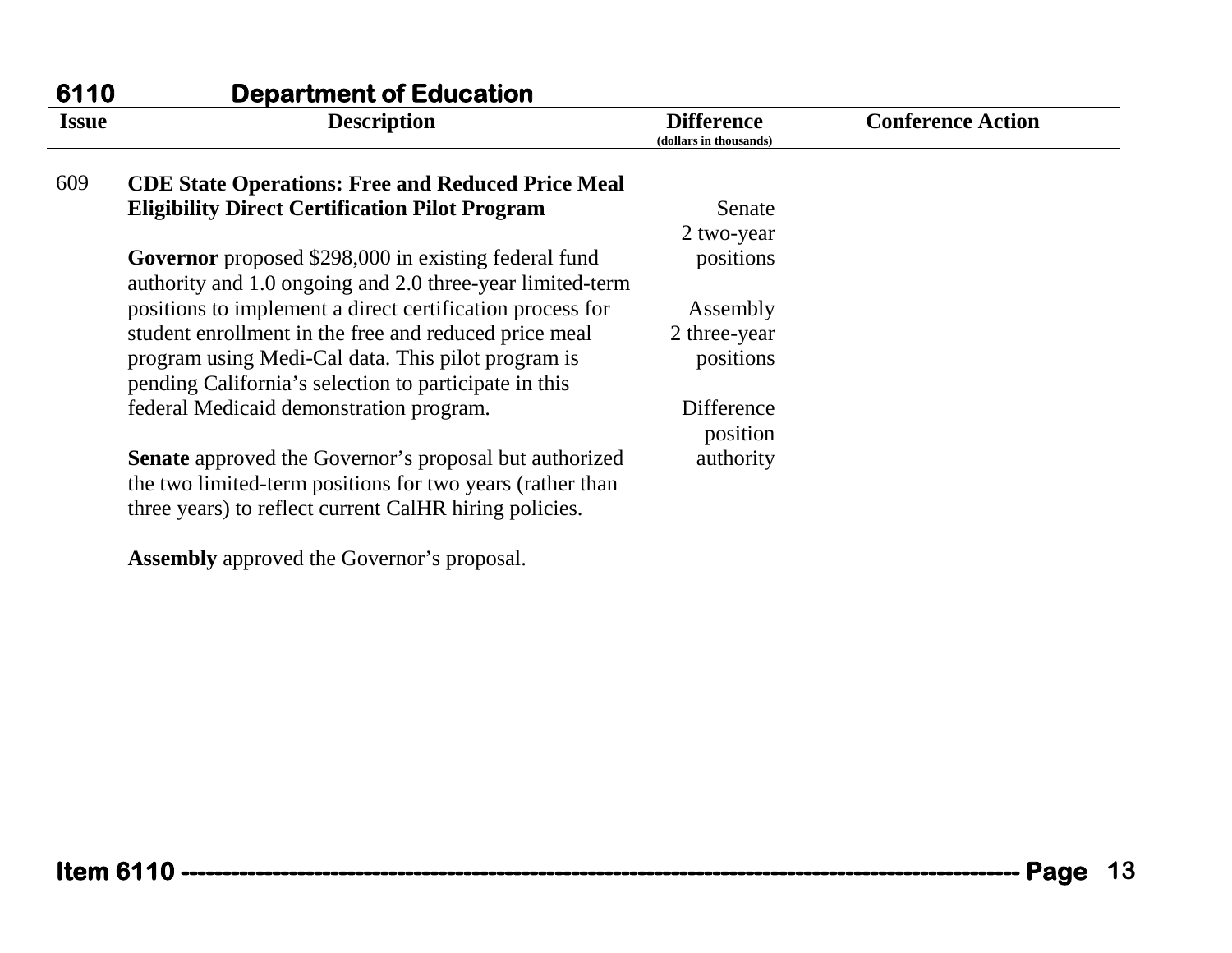| <b>Issue</b> | <b>Description</b>                                                                                                                                                                                                                                                                                                                            | <b>Difference</b><br>(dollars in thousands) | <b>Conference Action</b> |
|--------------|-----------------------------------------------------------------------------------------------------------------------------------------------------------------------------------------------------------------------------------------------------------------------------------------------------------------------------------------------|---------------------------------------------|--------------------------|
| 547          | <b>CDE State Operations: Information Technology</b>                                                                                                                                                                                                                                                                                           |                                             |                          |
|              | <b>Support for California's New Student Assessment</b><br><b>System</b>                                                                                                                                                                                                                                                                       | Senate<br><b>BBL</b>                        |                          |
|              | <b>Governor</b> proposed \$926,000 GF to support: (1)<br>contracts for independent consultants to oversee the                                                                                                                                                                                                                                 | Assembly                                    |                          |
|              | development and implementation of the new information<br>technology system that will host the computer-based<br>student assessments and $(2)$ up to 4.0 positions $(2.0$ three-<br>year limited-term technology positions and 2.0 existing<br>consultant positions) with specified conditions in BBL for<br>authorization of these positions. | Difference<br><b>BBL</b>                    |                          |
|              | <b>Senate</b> approved the proposal with these modifications:<br>(1) Approved permanent technology positions rather than<br>limited-term positions; and (2) Added BBL to require<br>30-day advance notification to the JLBC of DOF intent to<br>approve the consultant positions as authorized in the<br>BBL.                                 |                                             |                          |
|              | <b>Assembly</b> approved the proposal with one modification<br>to approve the technology positions as permanent<br>positions rather than limited-term positions.                                                                                                                                                                              |                                             |                          |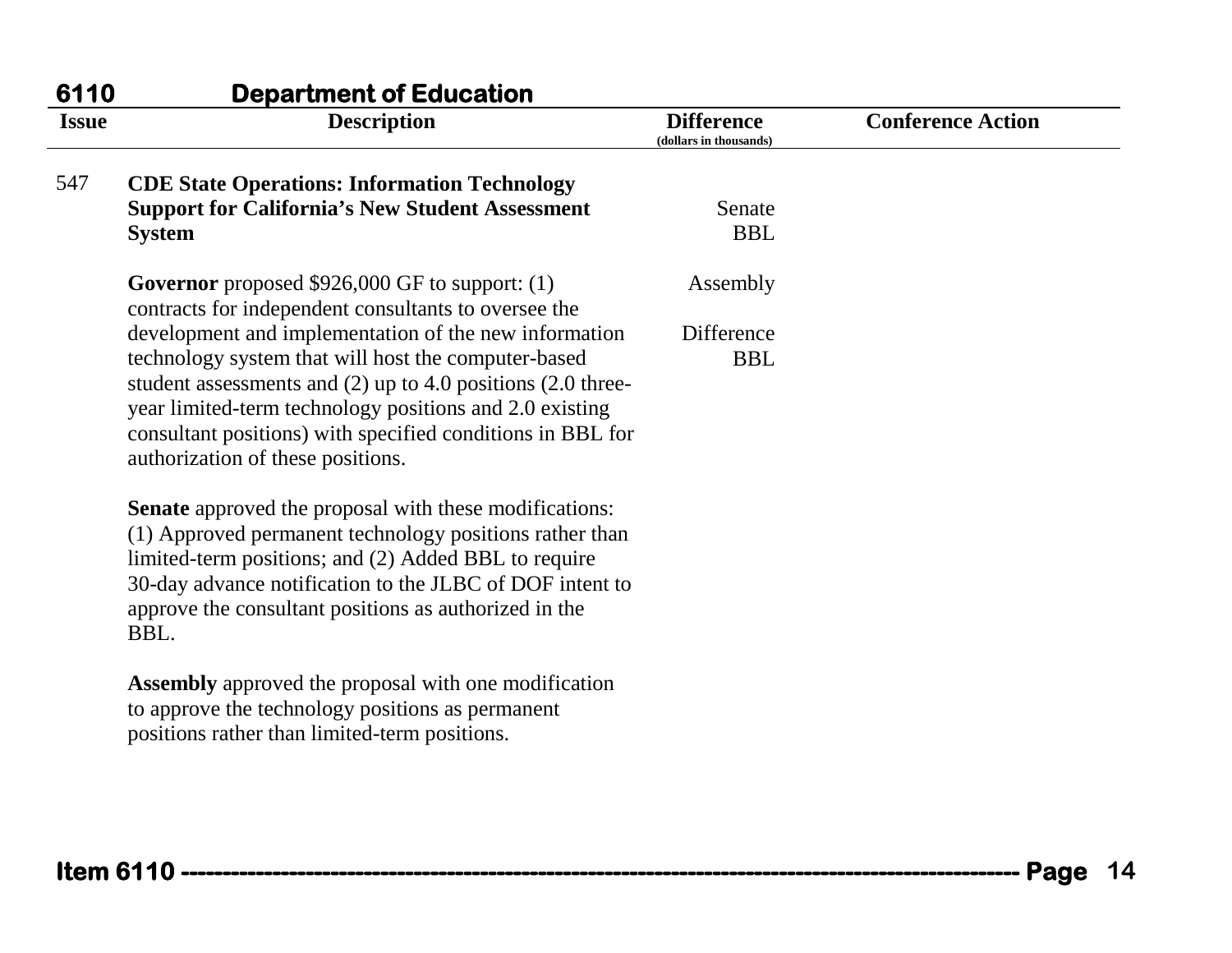| 6110         | <b>Department of Education</b>                                                                                       |                                             |                          |
|--------------|----------------------------------------------------------------------------------------------------------------------|---------------------------------------------|--------------------------|
| <b>Issue</b> | <b>Description</b>                                                                                                   | <b>Difference</b><br>(dollars in thousands) | <b>Conference Action</b> |
| 602          | <b>CDE State Operations: Federal Funding for</b>                                                                     | Senate                                      |                          |
|              | <b>Child Nutrition Program Training and Oversight</b>                                                                | \$2,887                                     |                          |
|              | <b>Governor's</b> May Revision proposed an increase of                                                               | Assembly                                    |                          |
|              | \$2.9 million in one-time federal fund authority for CDE<br>to provide statewide training, technical assistance, and | \$0                                         |                          |
|              | oversight for school food authorities regarding national                                                             | Difference                                  |                          |
|              | standards for child nutrition, with corresponding BBL.                                                               | \$2,887                                     |                          |
|              | <b>Senate</b> approved the Governor's May Revision proposal.                                                         |                                             |                          |
|              | <b>Assembly</b> did not approve the Governor's proposal in                                                           |                                             |                          |

order to send this issue to Conference Committee.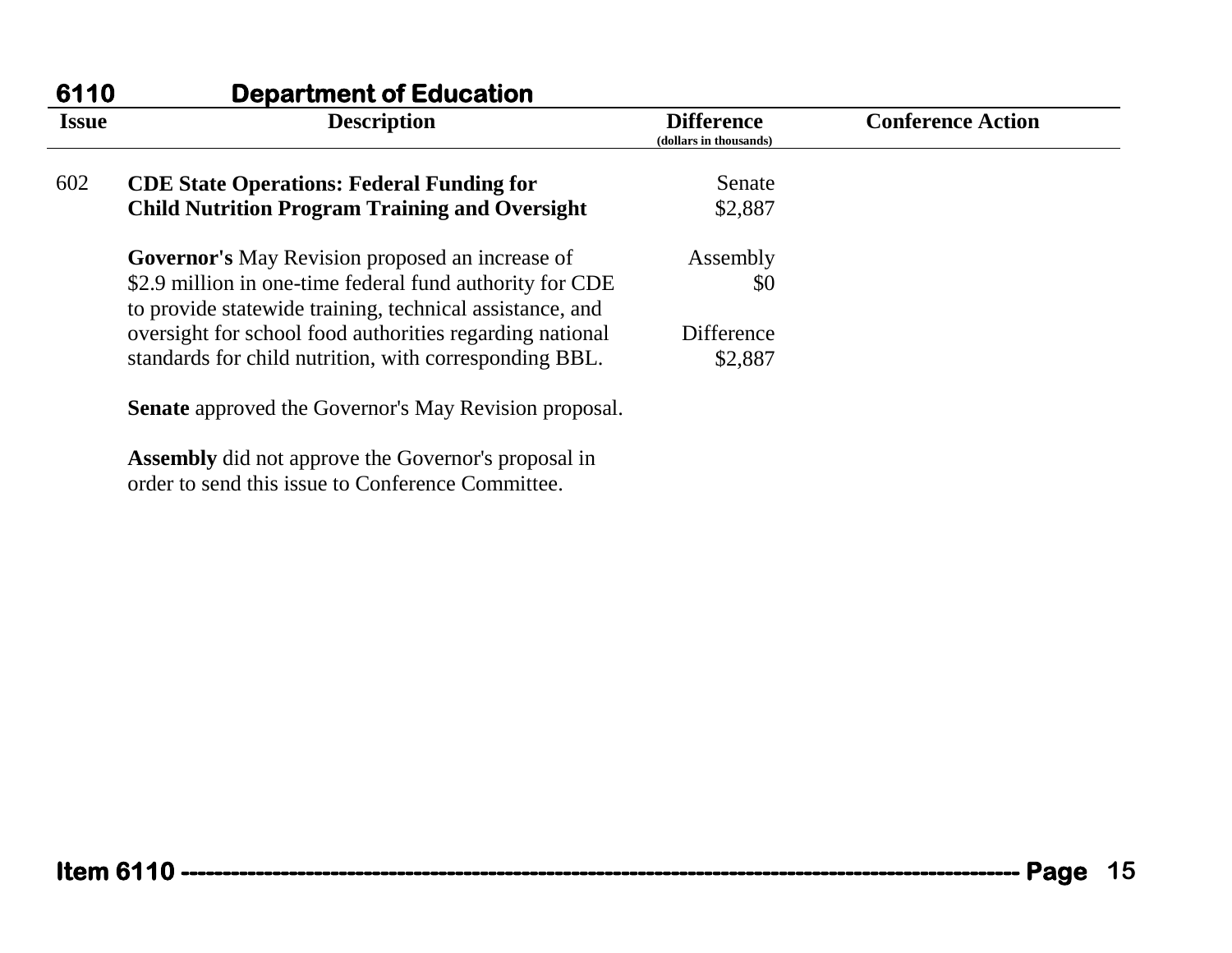| 6110         | <b>Department of Education</b>                                                                 |                                             |                          |
|--------------|------------------------------------------------------------------------------------------------|---------------------------------------------|--------------------------|
| <b>Issue</b> | <b>Description</b>                                                                             | <b>Difference</b><br>(dollars in thousands) | <b>Conference Action</b> |
| 140          | <b>State Special Schools Deferred Maintenance</b>                                              |                                             |                          |
|              |                                                                                                | Senate                                      |                          |
|              | Governor proposed \$5 million (one-time) non-                                                  | $$-3,200$                                   |                          |
|              | Proposition 98 GF for deferred maintenance projects at                                         |                                             |                          |
|              | the State Special Schools as part of \$100 million GF in a                                     | Assembly                                    |                          |
|              | new Control Section 6.10 for deferred maintenance<br>projects in various state-run facilities. | \$0                                         |                          |
|              |                                                                                                | Difference                                  |                          |
|              | Senate rejected the control section and directed the                                           | $$-3,200$                                   |                          |
|              | Administration to return with a proposal that allows the                                       | fund source                                 |                          |
|              | Legislature to approve funding for individual                                                  |                                             |                          |
|              | departments' deferred maintenance projects through the                                         |                                             |                          |
|              | regular budget process. The Administration did not                                             |                                             |                          |
|              | revise its proposal in the May Revision.                                                       |                                             |                          |
|              | Senate approved \$1.8 million (one-time) in federal                                            |                                             |                          |
|              | Individuals with Disabilities Education Act carryover                                          |                                             |                          |
|              | funds to sustain the State Special Schools' existing                                           |                                             |                          |
|              | funding levels and maintenance practices.                                                      |                                             |                          |
|              |                                                                                                |                                             |                          |
|              | <b>Assembly</b> approved the Governor's proposal for Control<br>Section 6.10.                  |                                             |                          |
|              |                                                                                                |                                             |                          |
|              |                                                                                                |                                             |                          |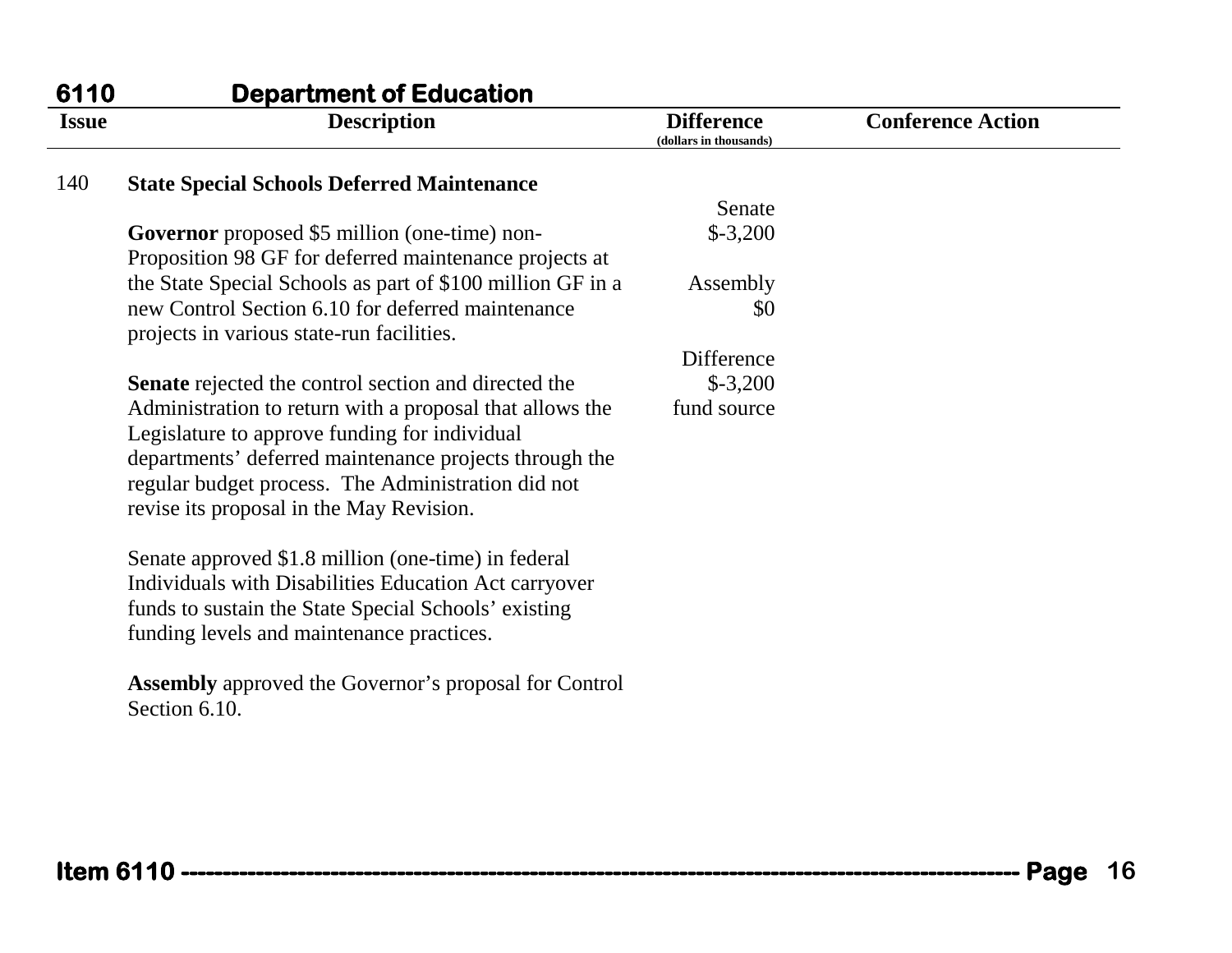| 6110         | <b>Department of Education</b>                                                                                                                                                                                                                                                                                                                                                                                                      |                                             |                          |
|--------------|-------------------------------------------------------------------------------------------------------------------------------------------------------------------------------------------------------------------------------------------------------------------------------------------------------------------------------------------------------------------------------------------------------------------------------------|---------------------------------------------|--------------------------|
| <b>Issue</b> | <b>Description</b>                                                                                                                                                                                                                                                                                                                                                                                                                  | <b>Difference</b><br>(dollars in thousands) | <b>Conference Action</b> |
| 128          | <b>Accessible Instructional Materials for the Visually</b><br><b>Impaired</b>                                                                                                                                                                                                                                                                                                                                                       | Senate<br><b>BBL</b>                        |                          |
|              | <b>Governor</b> proposed \$4.5 million in federal Individuals<br>with Disabilities Education Act (IDEA) funds (\$3 million                                                                                                                                                                                                                                                                                                          | Assembly                                    |                          |
|              | ongoing and \$1.5 million one-time) to support CDE's<br>continued provision of accessible instructional materials<br>to LEAs. This is a shift of IDEA funds from local<br>assistance to state-level activities. (This May Revision<br>proposal replaced the Governor's January proposal to<br>assess fees to LEAs for these materials beginning in<br>$2014 - 15.$                                                                  | Difference<br><b>BBL</b>                    |                          |
|              | <b>Senate</b> approved in the Governor's May Revision<br>proposal for 2014-15, and also adopted BBL requiring<br>CDE to submit a plan to assess fees to LEAs for materials<br>beginning in 2015-16. The language specifies that the<br>amount assessed to LEAs for the materials for visually-<br>impaired students should be similar to the amount the<br>LEA pays for comparable materials for non-visually<br>impaired students. |                                             |                          |
|              | <b>Assembly</b> approved the Governor's May Revision<br>proposal.                                                                                                                                                                                                                                                                                                                                                                   |                                             |                          |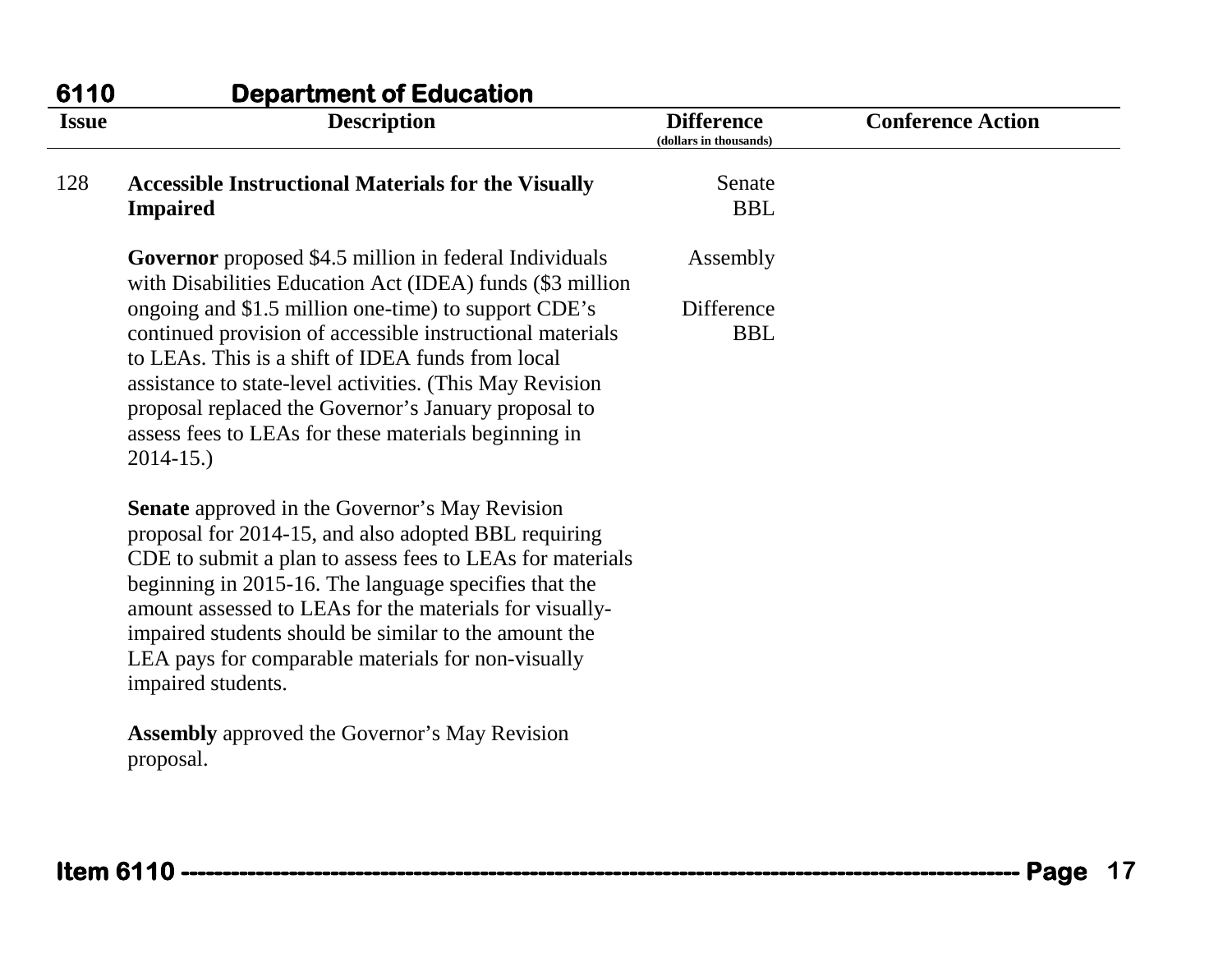| 6110         | <b>Department of Education</b>                                                                                                                                                                                                                                                                                                                                                                           |                                             |                          |
|--------------|----------------------------------------------------------------------------------------------------------------------------------------------------------------------------------------------------------------------------------------------------------------------------------------------------------------------------------------------------------------------------------------------------------|---------------------------------------------|--------------------------|
| <b>Issue</b> | <b>Description</b>                                                                                                                                                                                                                                                                                                                                                                                       | <b>Difference</b><br>(dollars in thousands) | <b>Conference Action</b> |
| 563          | <b>Adding a College and Career Readiness Indicator to</b>                                                                                                                                                                                                                                                                                                                                                | Senate                                      |                          |
|              | <b>Academic Performance Index</b>                                                                                                                                                                                                                                                                                                                                                                        | \$135                                       |                          |
|              | <b>Governor</b> had no proposal.                                                                                                                                                                                                                                                                                                                                                                         | Assembly<br>\$0                             |                          |
|              | <b>Senate</b> approved \$135,000 (one-time) non-Proposition 98                                                                                                                                                                                                                                                                                                                                           |                                             |                          |
|              | GF for CDE's costs to contract with the National Student                                                                                                                                                                                                                                                                                                                                                 | Difference                                  |                          |
|              | Clearinghouse in 2014-15 for a one-time purchase of<br>national postsecondary enrollment data. CDE indicates<br>this data is necessary for the State Board of Education to<br>evaluate making postsecondary enrollment part of a<br>college and career readiness indicator to be added to the<br>Academic Performance Index, pursuant to the<br>requirements of SB 1458 (Chapter 577, Statutes of 2012). | \$135                                       |                          |

**Assembly** did not hear this issue.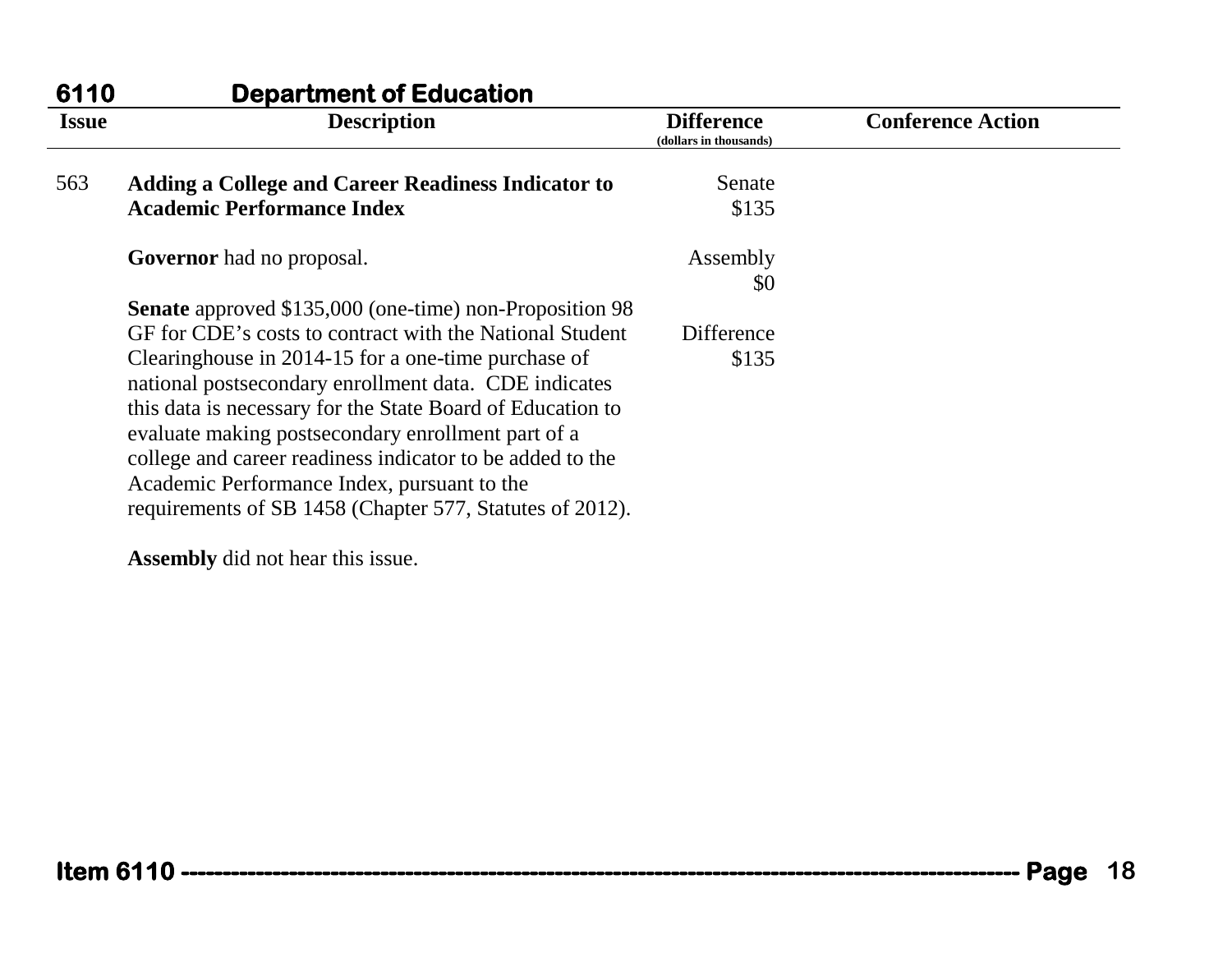| 6110         | <b>Department of Education</b>                                                                                                                                                 |                                             |                          |    |
|--------------|--------------------------------------------------------------------------------------------------------------------------------------------------------------------------------|---------------------------------------------|--------------------------|----|
| <b>Issue</b> | <b>Description</b>                                                                                                                                                             | <b>Difference</b><br>(dollars in thousands) | <b>Conference Action</b> |    |
| <b>TBL</b>   | <b>School Facilities Program Funds Transfer</b>                                                                                                                                | Senate<br><b>TBL</b>                        |                          |    |
|              | Governor proposed transferring the remaining bond                                                                                                                              |                                             |                          |    |
|              | authority from four targeted bond funds to the New                                                                                                                             | Assembly                                    |                          |    |
|              | Construction and Modernization programs beginning on<br>June 30, 2014 (estimated to be approximately                                                                           | <b>TBL</b>                                  |                          |    |
|              | \$200 million). These four programs include: the                                                                                                                               | Difference                                  |                          |    |
|              | Overcrowding Relief Grant (ORG), Career Technical                                                                                                                              | <b>TBL</b>                                  |                          |    |
|              | Education (CTE), Seismic Mitigation (SM), and the High                                                                                                                         |                                             |                          |    |
|              | Performance Incentive (HPI) Grant. The Governor's                                                                                                                              |                                             |                          |    |
|              | proposal does not transfer bond authority from the<br>Charter School Facility (CSF) program.                                                                                   |                                             |                          |    |
|              |                                                                                                                                                                                |                                             |                          |    |
|              | <b>Senate</b> approved the Governor's proposal to redirect<br>funds that remain in the CTE and HPI Grant programs as<br>of June 30, 2014 and redirect funds that remain in the |                                             |                          |    |
|              | ORG and CSF programs as of April 1, 2015. Also                                                                                                                                 |                                             |                          |    |
|              | required the Office of Public School Construction to                                                                                                                           |                                             |                          |    |
|              | report to the State Allocation Board and the Legislature                                                                                                                       |                                             |                          |    |
|              | by March 1, 2015 on efforts to streamline and speed up                                                                                                                         |                                             |                          |    |
|              | the award of SM funds.                                                                                                                                                         |                                             |                          |    |
|              | <b>Assembly</b> approved the Governor's proposal to transfer                                                                                                                   |                                             |                          |    |
|              | remaining bond authority from the four targeted bond                                                                                                                           |                                             |                          |    |
|              | funds to the New Construction and Modernization                                                                                                                                |                                             |                          |    |
|              | programs, but delayed this transfer until December 30,                                                                                                                         |                                             |                          |    |
|              | 2014. Did not shift bond authority from the CSF program.                                                                                                                       |                                             |                          |    |
|              | Item 6110 ----------------                                                                                                                                                     |                                             | Page                     | 19 |
|              |                                                                                                                                                                                |                                             |                          |    |